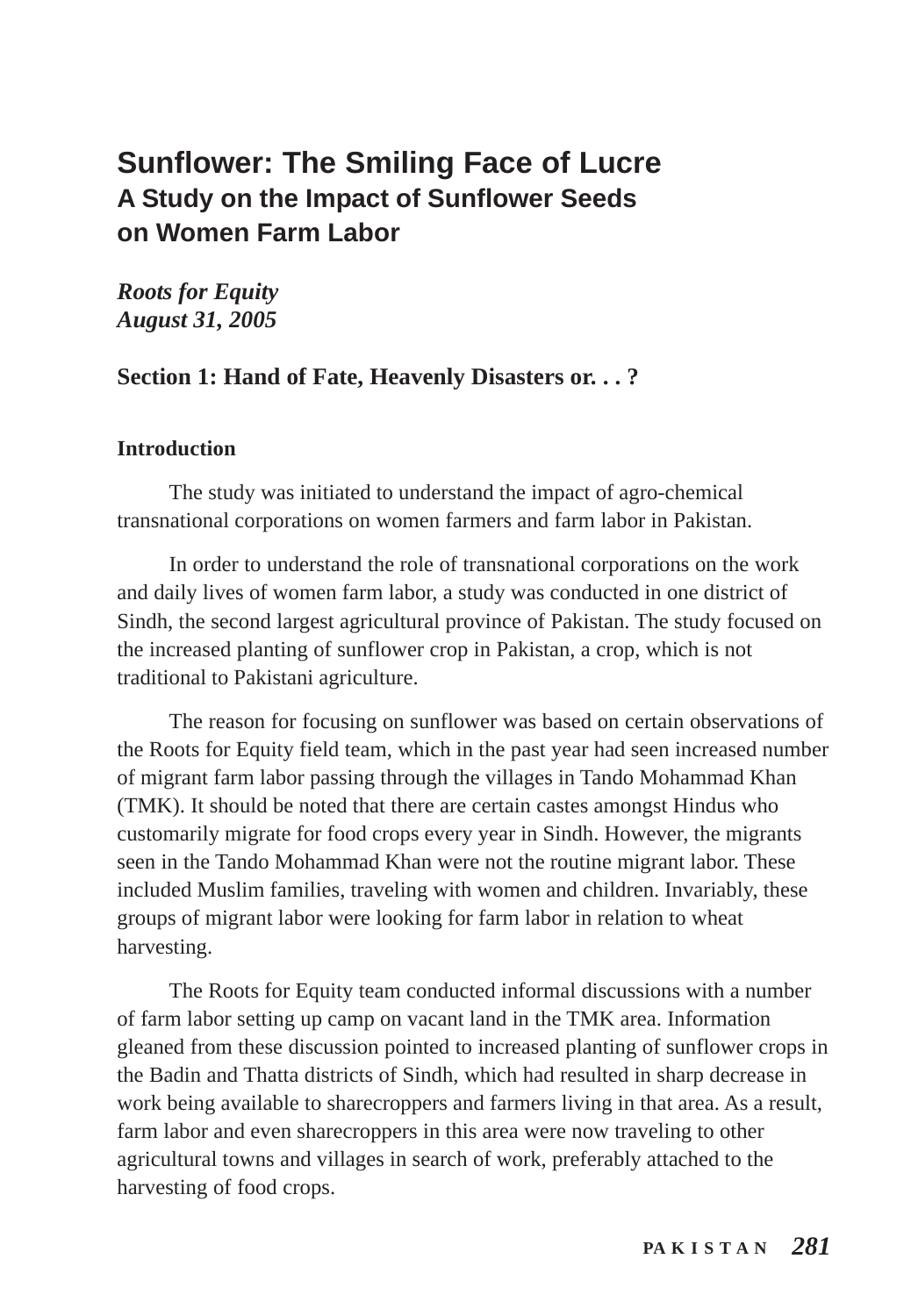Based on this preliminary information, a small survey team went to various areas of Badin to assess the situation of women labor in this area. A number of focus group discussions were conducted with women, in four villages in Golarchi tehsil, Badin district, Sindh.

It was learnt that acute shortage of water in the area had created havoc on people's lives in the particular districts under discussion. In addition to the climatic factors, there were certain other factors, which were leading to the crisis, namely the landlords in the area were turning to sowing sunflower as it was a residual crop and did not need water.

Focus group discussions provided the information that due to sunflower plantation, sharecroppers were finding out that landlords were now only employing them as farm labor and refusing to let them work as sharecroppers. Women farmers complained bitterly about the decreased opportunities for a livelihood, and increasing hunger due to lack of work. On probing further, it seemed that the sunflower seed was part of the dynamics that were resulting in the changed role of sharecroppers in the agricultural production system.

However, the current livelihood crisis in the Badin is linked to a greater tragedy the blame for which can be directly laid squarely on the World Bank. In 1986, the Left Bank Outfall Drain Project (LBOD) was initiated, a project which was funded by the World Bank, the Asian Development Bank and International Development Association (IDA), among others. The Rs 8,000 million project ended up utilizing Rs 30,000 million.<sup>1</sup> The drain was supposed to control waterlogging (a by-product of Green Revolution technologies) by draining saline effluents into the Arabian Sea. The result has been just the opposite with the effluents draining into agricultural land and wetlands. Investigations have led to the Auditor General of Pakistan reporting mismanagement, inefficiency and financial irregularities.2

There has been an ongoing struggle<sup>3</sup> against the atrocities carried out through World Bank's 'development projects' and the Bank has actually acknowledged it but is unwilling to take responsibility.4

Apart from the LBOD, other major climatic and political issues have resulted in massive shortage of water in the Indus Delta regions and have affected 2.7 million people and nearly 2.7 million acres of land. Thousands of people have been displaced, with over 300,000 fishermen losing their livelihood in the Indus Delta region, because of water being restricted from the upland water sources as well as the above mentioned LBOD World Bank funded project.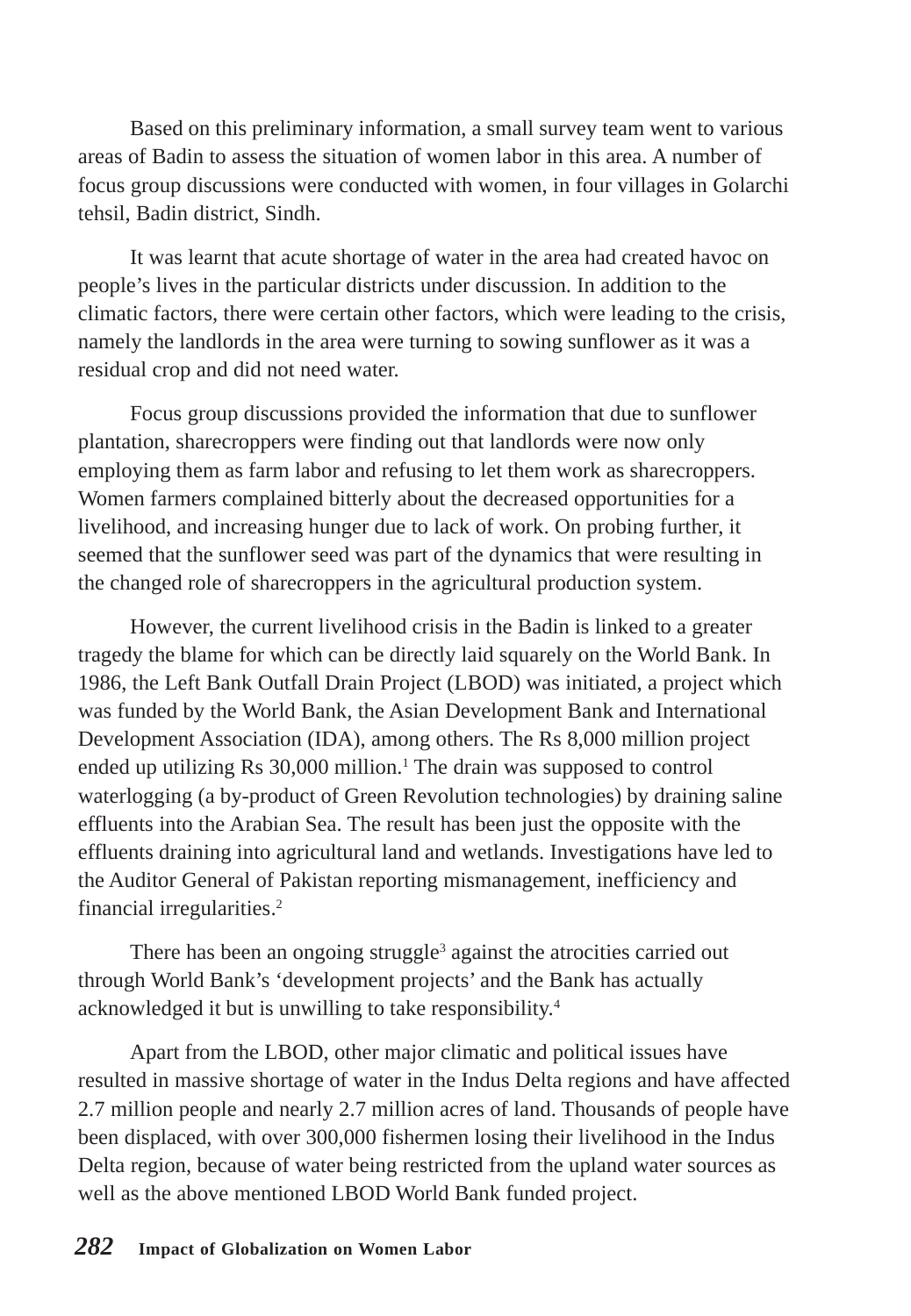The impact of water scarcity has resulted in major shifts in agricultural production in the above region, including Badin, where the study was conducted. Sunflower has been a major crop, which has taken the place of the previously sown traditional crops of the area. However, sunflower production is not merely a response to the water shortage seen in the Delta region. Discussions with Agricultural Extension officers in Sindh reveal the fact that Sunflower has actually been seen as a policy intervention crop for at least 15-20 years. Pakistan is a net importer of edible oil, and hence is a heavy burden on foreign exchange reserves.

With respect to sunflower, first it is of importance that it is a cash crop and hence is lucrative to the landlord, so he is unwilling to share his profits with sharecroppers. Second, the monopolization of the sunflower seed market by agrotransnational corporations has played a vital role in changing the dynamics socioeconomic and political situation of small farmers and farm labor in agricultural production. Apart from seed, the crop requires fertilizer which is expensive for small farmers. Hence, for the vast number of small farmers and landless peasantry in the country, the sunflower crop has been increased their hardship.

A scrutiny of the agricultural sector provided the following insight on the issue at hand. Newspapers were reporting 356% increase in sunflower sowing in Sindh<sup>5</sup>

Sunflower is preferred because it does not consume water directly but is sown on the residual water left after rice cultivation in the previous season. Sunflower can be sown all through the year, but best months are January to March.

Government authorities have been increasing the targets for sunflower sowing on an yearly basis, and farmers have been able to out do these targets every year. According to information from a daily newspaper in Pakistan:<sup>6</sup>

Based on the information it was deemed necessary to conduct a more detailed understanding of not only the sunflower crop but of neo-liberal policis in the agricultural sector which are impacting on the lives of women farmers and agriculture farm workers in the sunflower growing belt.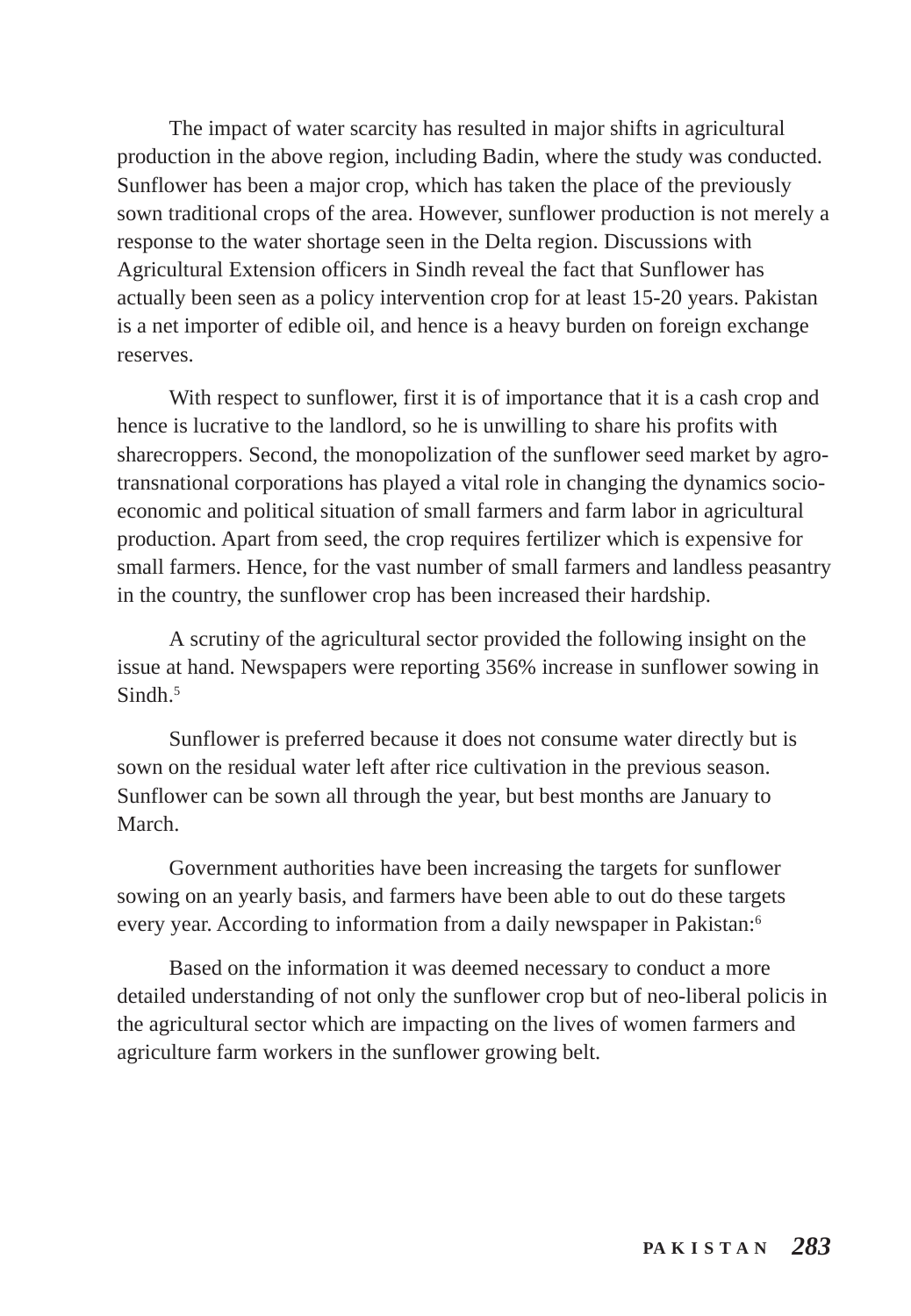| <b>Sunflower Production Targets and Yields 2001-04</b> |               |         |         |         |  |
|--------------------------------------------------------|---------------|---------|---------|---------|--|
| Year                                                   | <b>Target</b> | Yield   | T Area  | C Area  |  |
| 2001-02                                                | 40,827        | 42,200  | 38,530  | 40,600  |  |
| 2002-03                                                | 66272         | 66,272  | 60,700  | 63,909  |  |
| 2003-04                                                | 105,000       | 235,683 | 60,700  | 171,305 |  |
| <b>Projections</b>                                     |               |         |         |         |  |
| 2004-05                                                | 224,000       |         | 129,500 |         |  |

| Sunflower Sindh Projection for 2004-05 |                                   |                         |  |  |
|----------------------------------------|-----------------------------------|-------------------------|--|--|
| <b>District-wise Targets</b>           | <b>Production</b><br>(Metric Ton) | Area<br><b>Hectares</b> |  |  |
| Khairpur                               | 950                               | 812                     |  |  |
| Ghotki                                 | 830                               | 607                     |  |  |
| <b>Sukkur</b>                          | 942                               | 821                     |  |  |
| Naushero Feroz                         | 800                               | 684                     |  |  |
| Nawab Shah                             | 963                               | 863                     |  |  |
| Jacobabad                              | 484                               | 486                     |  |  |
| Shikarpur                              | 603                               | 680                     |  |  |
| Larkana                                | 944                               | 809                     |  |  |
| Sanghar                                | 3,746                             | 2,075                   |  |  |
| Tharparkar                             | 104                               | 131                     |  |  |
| Mirpurkhas                             | 32,618                            | 20,141                  |  |  |
| Dadu                                   | 1,202                             | 1,126                   |  |  |
| Hyderabad                              | 11,808                            | 6,500                   |  |  |
| <b>Badin</b>                           | 110,275                           | 60,369                  |  |  |
| Thatta                                 | 57,737                            | 33,396                  |  |  |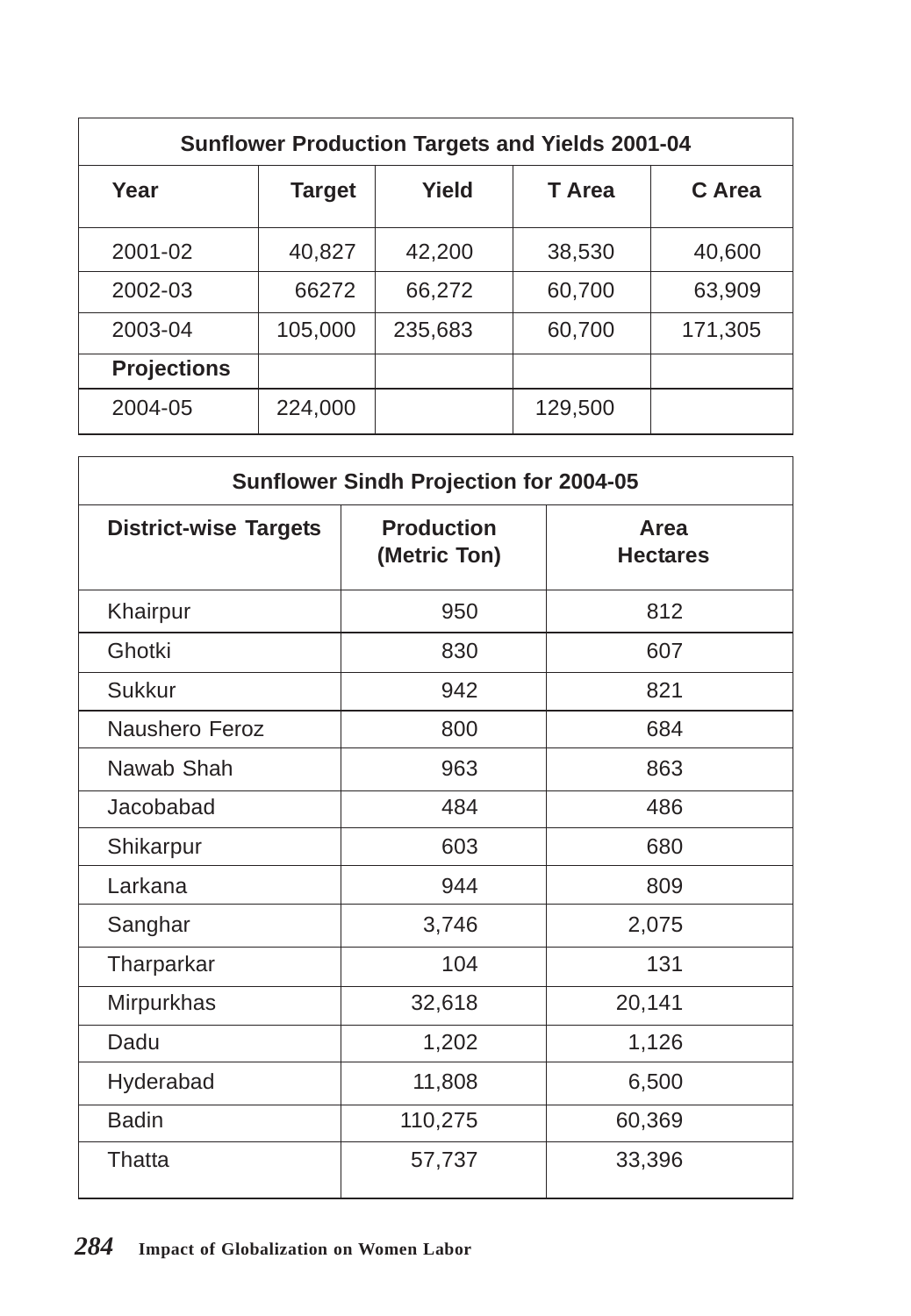# **Section 2: Historical, Political Context of Neoliberalism in Pakistan**

### **Our Colonial Masters**

The current trends of massive appropriation of surpluses from the agriculture sector in Pakistan are an extension of the trends started during the British *Raj* in the undivided India. The taxation on agricultural produce, especially food corps practiced by the British was a major factor in the historic droughts of 1877-8 and 1896-97. According to Professor Naroji :7

*"With a pressure of taxation double in proportion to that of England, from an income of one-fifteenth, and an exhaustive drain besides, we are asked to compete with England in free trade? It was a race between starving, exhausted invalid, and a strongman with a horse to ride on."*

In addition, the *Raj* was interested in creating a demand for exportable superior food crops. Hence with the export of the more expensive food crops, there was increased price of the staple gains having vastly negative impacts on the food security situation of the poorest segments of India.8

Such a system of land ownership and revenue collection was implemented that the "percentage of the total agricultural land owned or held by noncultivating holders increased in the twentieth century. The number of people who depended partially on land and partially on labor had increased, indicating the increase of peasant families in western India."9

The conclusion was that on the formation of Pakistan, a majority of the agriculture workers were landless or had small landholdings. In other words:

*"Landownership was highly concentrated: owners of holdings of over 40 hectares constituted less than one percent of all landowners in Punjab and NWFP, though they owned nearly one-quarter of the area. In Sindh, 8 percent of all landowners claimed more than 50 percent of the land. Landowners with holdings of more than 200 hectares owned nearly 30 percent of the area in Sindh, although they accounted for about one percent of the landholding classes." 10*

### **The Pakistani Elite**

Pakistan was split from India into an independent state in 1947. Pakistan on its existence, "started courting the US from the start."11 Maybe it was this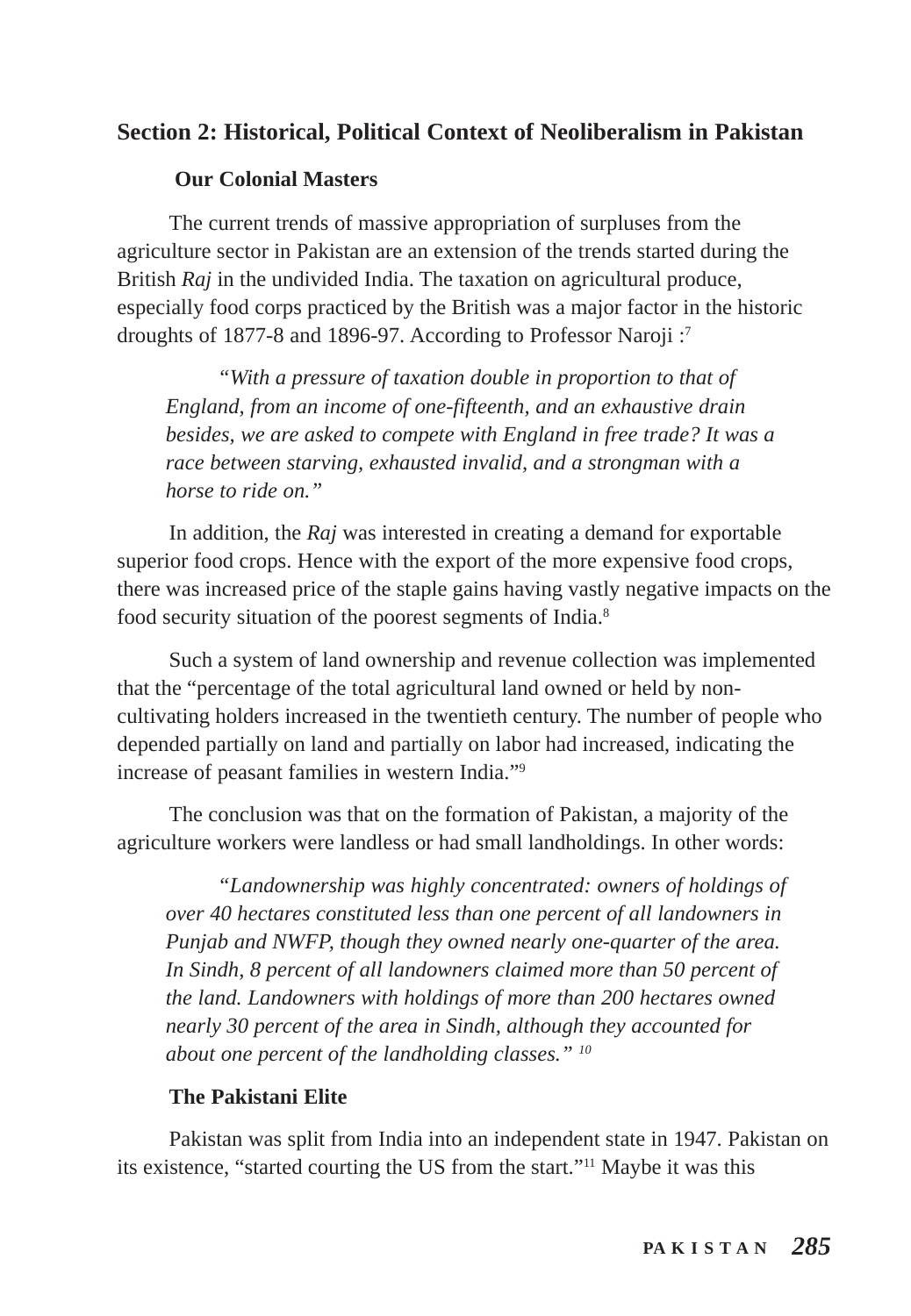influence that the young state at a very early stage decided to allow the private entrepreneur a free hand in pursuing economic development. In the first industrial policy adopted in 1949 emphasis was put on "creating a new class of industrial entrepreneurs with the country."12 There was absolute openness toward welcoming foreign capital for industrial development, allowing various incentives including remittance of profits.13

The Pakistani industrial sector was totally dominated by a handful of elite, 22 families according to Mahbub-ul-Haq, Finance minister of Pakistan in 1968. These families wielded immense power on the overall economy of Pakistan. According to White, the Karachi Stock Exchange had 197 non-financial companies listed of which 98 non-financial companies were controlled by a total of 43 important families of Pakistan.14 Four leading families controlled 25.5% of the assets of private Pakistani-controlled firms, 10 leading families controlled 45.3%, 20 families 58.6% and 43 families 68.65% of the assets.15

That these powerful groups of elite had no say in government policymaking would be naïve. In fact, they were, and still are, frequently appointed as ministers in the provincial and federal governments, and hold other important positions able to sway government policy based on self-interest. The interests of the industrial and agriculture sector were guarded by each sector. For instance, in return for high level of protection on manufactured goods provided to the industrial elite, the powerful landlords were able to "obtain a blanket exemption of agricultural incomes from income tax."16 According to Hasan, "the excessive protection afforded to industry and extensive quantitative restriction on imports resulted not so much in the wrong industries being established but rather excessive profits being generated for the industrialists mainly at the cost of urban consumers and the rural populations."17

These families were able to use their economic power strategically. For example, "in the case of vegetable ghee industry (shortening), all of the edible oil for this industry had to pass through the (importer) Liberty-American Tank Terminal Company in Karachi Port. This company was owned by Mr. M.A. Rangoonwala, who was also the largest manufacturer of vegetable ghee."18

The political climate in Pakistan during Bhutto's regime (1972-77) favored socialism, leading to many changes such as nationalization of the private sector operations. This period was followed by the rule of General Zia-ul-Haq, a period which was marked by the Afghan War waged through Pakistan, and the immense ethnic disturbances in Sindh. The Pakistani industrialists faced many upheavals in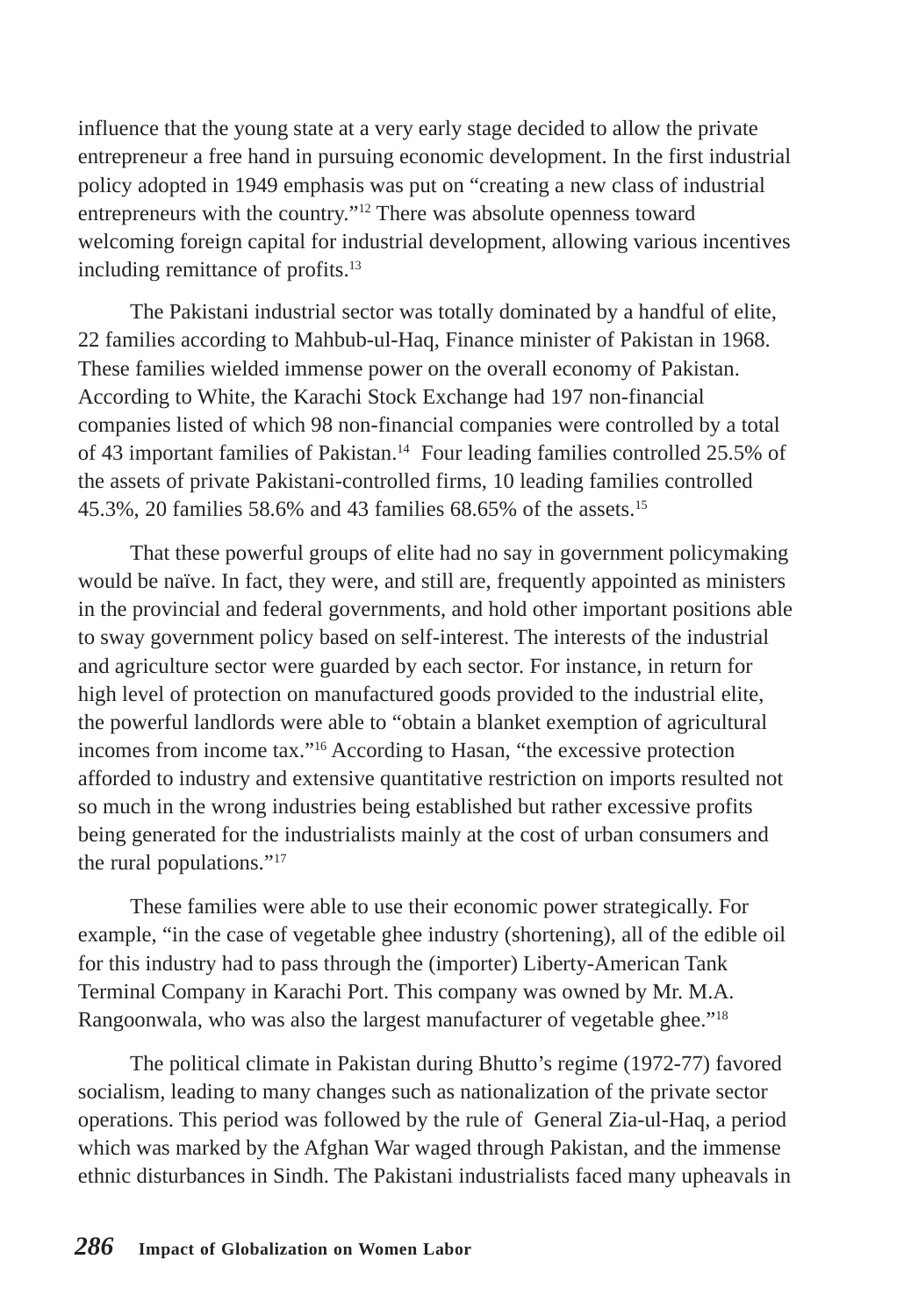this period and it was in this era that Zia was able to restructure the ethnic make up of the business community. The second impact of General Zia's regime was his clear policy to follow dictates of the United States of America.

However, the "fortunes" of many of these families, even after suffering immense financial loss as a result of separation of West and East Pakistan in 1971 and nationalization of private investments by Zulifiqar Ali Bhutto in1972, did not seem to fall. The chairman of Nishat, Pakistan's largest industrial and financial conglomerate controlling assets worth Rs 192 billion is married to the daughter of another powerful family the Saigols, who is considered the second wealthiest in the list of 43 important families by White in 1970, and again in 1997 by Shahidur-Rehman.19 It needs to be added that the chairman of Nishat, a group which had been listed 15 on White's list, is now considered the richest Pakistani. He, according to Shahid-ur-Rehaman, is "accustomed to buying his casual outfits from Bond Street, shoes inevitably from Gucci, cardigans and overcoats from Burberry's."20

The presence of Pakistani elite following the life styles of western capitalists can be seen in the following light: $21$ 

*"Babington Maaulay declared his intention n 1835 to form "a class of persons, Indian in blood and color, but English in taste, in opinion, in morals, and in intellect." An Indian scientist, A.K.N. Reddy, has noted that technology transfer has profound cultural implications, for technology "is like genetic material. It carries the code of the society in which it was born…and tries to reproduce that society…. The adoption of a capital-intensive, luxury oriented western culture in India has thus created a dual society – metropolitan centers of western oriented affluence amidst vast expenses of rural poverty, mass unemployment, large migrations to cities and wide income disparities."*

No doubt, the lifestyles of the Pakistani elites and the peasants and workers are in stark contrast, where at least 30% of the population is living below the poverty line.

This powerful elite does not only own multiple holdings, but also equity in transnational corporations. For instance, a former finance minister Mr. Babar Ali, has linkages with various national and multinational corporations, having served as chairman for Hoechst Pakistan, Lever Brothers and Siemens. He is also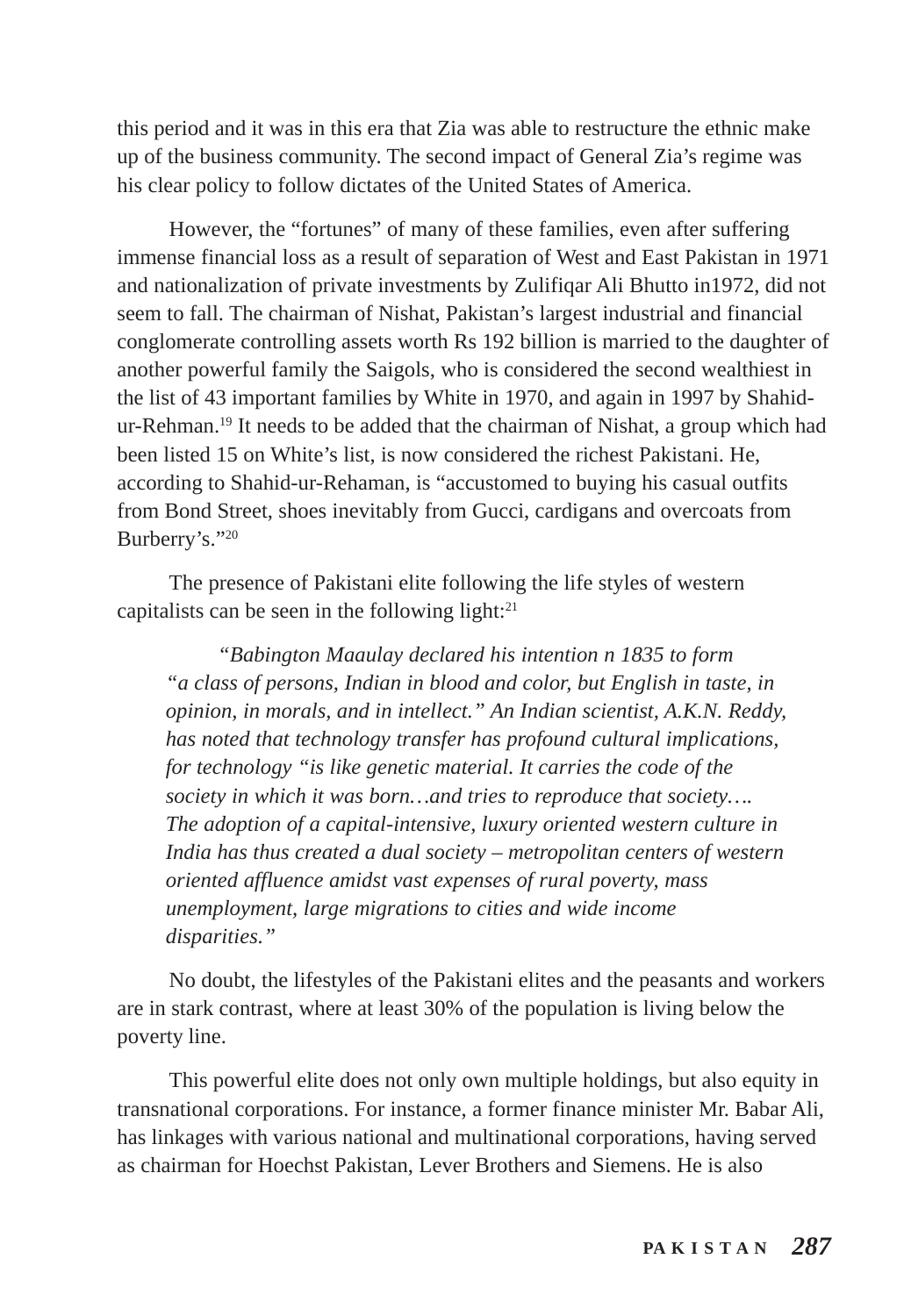chairman of Packages, a group that owns 20% equity in Coca-Cola Beverage Pakistan Ltd<sup>22</sup>

According to Hasan, "the redistribution of income in favor of agricultural producers at the cost of urban consumers which took place as agricultural prices were liberalized and export duties on agricultural commodities were phased out, did not help income equality because of the concentration of land holding and agricultural incomes and absence of an agricultural income tax."23 According to Khan, in the rural sector, "power was concentrated in the hands of a few whose only contribution to agricultural output was that they owned and controlled most of the land."24 As has been indicated above, the state machinery supported the power structure of this class.

It is this particular class which will benefit further from the neoliberal policies which were adopted starting in 1991. For example, since 1991, four foreign financial advisors have been appointed by the Privatization Commission to help in its privatization, starting with Bear Stern in 1991, followed by Jardine Fleming in 1993, Mogran Grenfill in 1995 and Goldman Sach in 1998. The last had a contract worth 20 million dollars.<sup>25</sup>

## As Shahid ur-Rehamn states:26

*"The irony of the whole exercise is that the foreign debt incurred by the government of Pakistan is not transferable. Thus after privatization these liabilities are only technically transferred to the new owner. Whether or not the new owner abides by the sale agreement, government is required to meet its repayment obligation with respect to the foreign loan of the privatized units."*

 It is clear that much of the corruption is being overlooked not only at the national level but also by the pillars of capitalism, namely the IMF and the World Bank For instance: 27

*"Shahid Javid Burki, senior vice president of the World Bank served as Finance Minister took a conscious decision to sleep over the scandalous default in the payment of balance amount due to the Privatization Commission by the new owners of the privatized units."*

### **Neoliberalism and Its Impact on Pakistan Agricultural Economy**

It is clear that Pakistan has taken a highly aggressive stand with respect to liberalizing its economy with agriculture sector being a key area of focus. The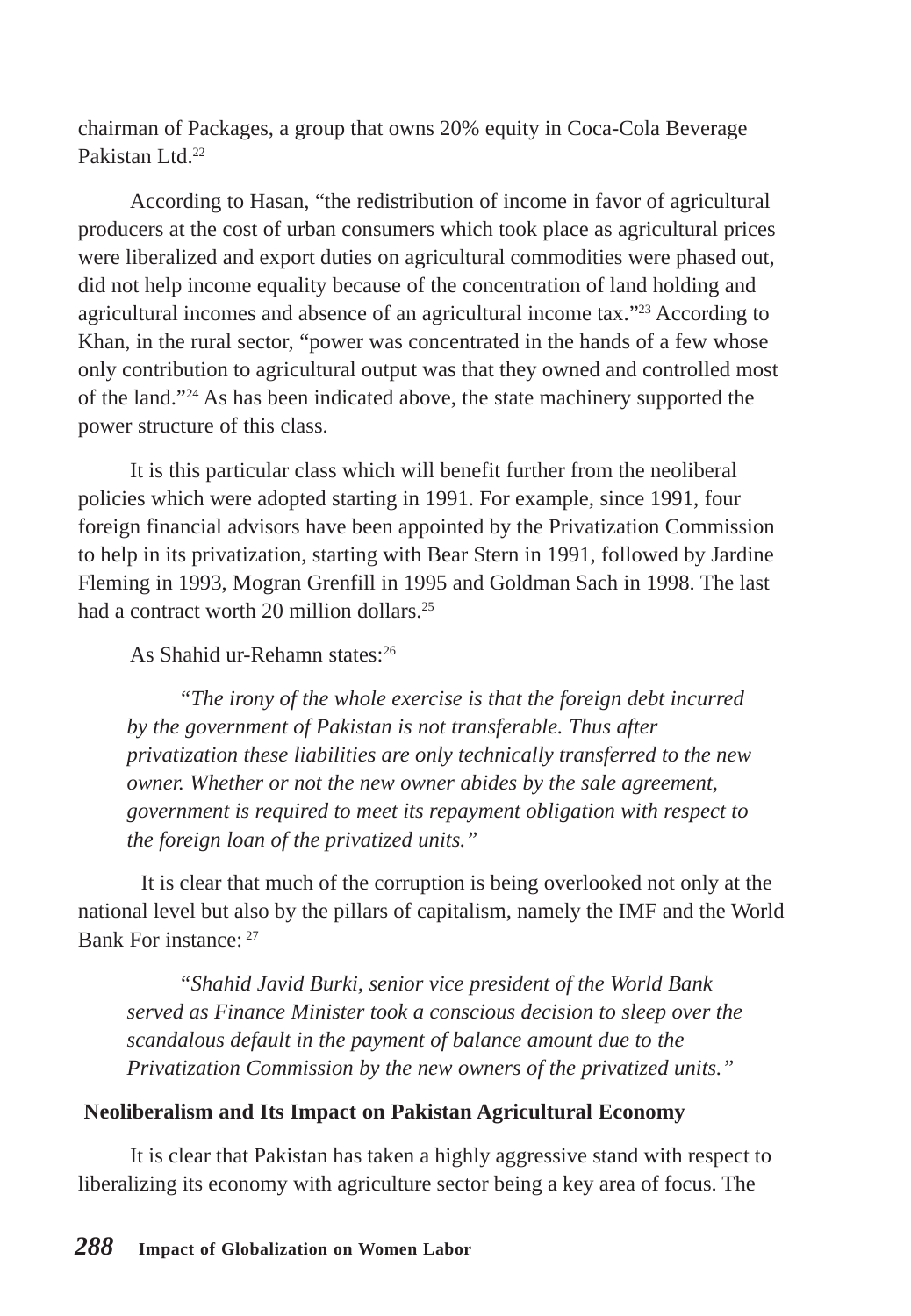intensity of importance attached to agriculture can be gauged by a drastic legal change created in the sector, namely the passing of the Corporate Farming Ordinance (CFO) in 2001. The Pakistan Board of Investment (BOI) proclaims Corporate Agriculture Farming (CAF) as the 'most liberal investment policy' with Pakistan being in a geographically strategic position as it is a 'principal gateway to the Central Asian region'. Further, CAF is being promoted by promising 'market driven policies with least government intervention.' The idea behind CAF is to offer agriculture land to transnational corporations or local firms for cultivation.

It is clear that the BOI Pakistan is trying its best to promote an attractive image of the country business environment. According to the BOI website "The American Business Council of Pakistan (ABC), a formal association of American conglomerates operating in Pakistan reported the results of an informal survey of their members to get their views on investment climate in Pakistan. The survey concludes that 93% respondents reported improvement in the domestic economy, while 90% reported increase in their gross revenues in dollar terms, with 86% indicated increase in their pre-tax profits."28 No doubt that these favorable opinions of the Pakistan economy could be based on the new policies enacted in favor of the transnational corporations.

A clear mark of favor toward agriculture liberalization is its new trade policy for 2004-5. This trade policy has earmarked some clear areas for promoting industrialization and liberalization of the agriculture sector. Initiatives include the establishment of the Agro Export Processing Zones (AEPZ) in Sindh. Small export processing zones will also be set up in various towns of Sindh province to collect agro products from the rural areas and shift them to the main processing zone for export purpose. A main processing center will be in Karachi, with sub-centers in Khairpur, Sakrand, Badin, Mirpurkhas, Hoosri, Naushahro Feroze, and Ghotki. The work on the Karachi unit is near completion. According to a news release "Under this project, collection, grading, processing, packing and cold storage facilities will be provided in the main processing centre in Karachi. The government will provide a number of facilities to the investors to invest in the agriculture export processing zone."29

A similar measure has been announced for two cities, Multan and Faisalabad of the Punjab province. According to the provincial Agriculture Secretary Captain Arif Nadeem (Retd.) "the first agricultural industrial estate will be established in Multan, and land is being acquired for this project while special incentives would be given to the entrepreneurs for establishment of by-products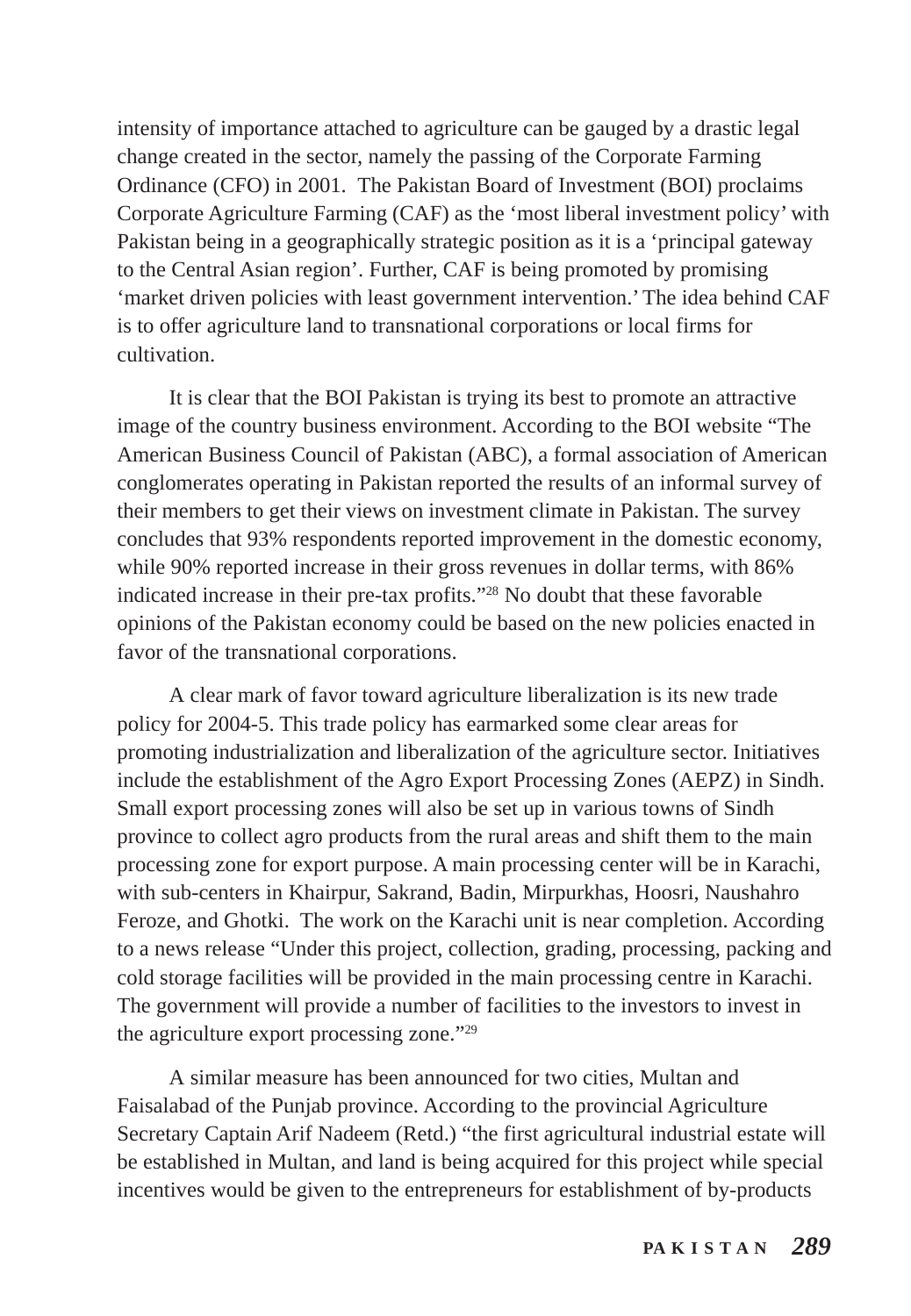and it would help in multiplying the agricultural production in Punjab province."30 This facility would offer services such as post harvest institutions, warehouses, wipe heat treatment plant. Value added industry would also be set up at this site. Other sources inform of the "presence of a well-equipped science laboratory, processing & treatment plant, cold storage, packing and preservation especially for mangoes, flowers and fresh vegetables' export from Multan, according to the requirements of WTO regime."31

The provincial agriculture provided further information that the directorate of agricultural marketing was being restructured and marketing law was being amended and a bill for the purpose was being moved in the Assembly. Other developments in the offing include the establishment of commodities exchange market and the cotton future market in Karachi $^{32}$ 

Further, based on the trade policy announced in July 2004, Commerce Minister Humayun Akhtar has pledged to establish agro processing zones in Salam and Risalpur in order to increase agriculture-related exports. Specific value added schemes were identified for Sindh and Balochistan which included "apple treatment plant in Quetta and date processing plants in Khairpur, Turbat and Dera Ismail Khan . . .being implemented through an especially established Horticulture Development Board,"33 Other measures include development of horticulture products by the Pakistan Horticulture Development and Export Board (PHDEB). According to the commerce minister, "in order to increase the export of value-added horticulture products, the private sector would be encouraged to invest in green houses and cool chain infrastructure, facility of concessional financing would be provided."34

A concrete policy change with respect to the agricultural sector can be seen in the restructuring of the seed sector. It of course started at the initiation of the World Bank, at a cost of \$56 million, which recommended the participation of the private sector.35

More concrete changes in the seed sector have come with the seed sector being declared an industry in 1994. According to officials from the Federal Seed Certification and Registration Department (FSCD):<sup>36</sup>

*"This policy has encouraged the development of the private sector and several companies have been given permission to produce and market seed in the country. The free market economic policy adopted by the government promotes privatization."*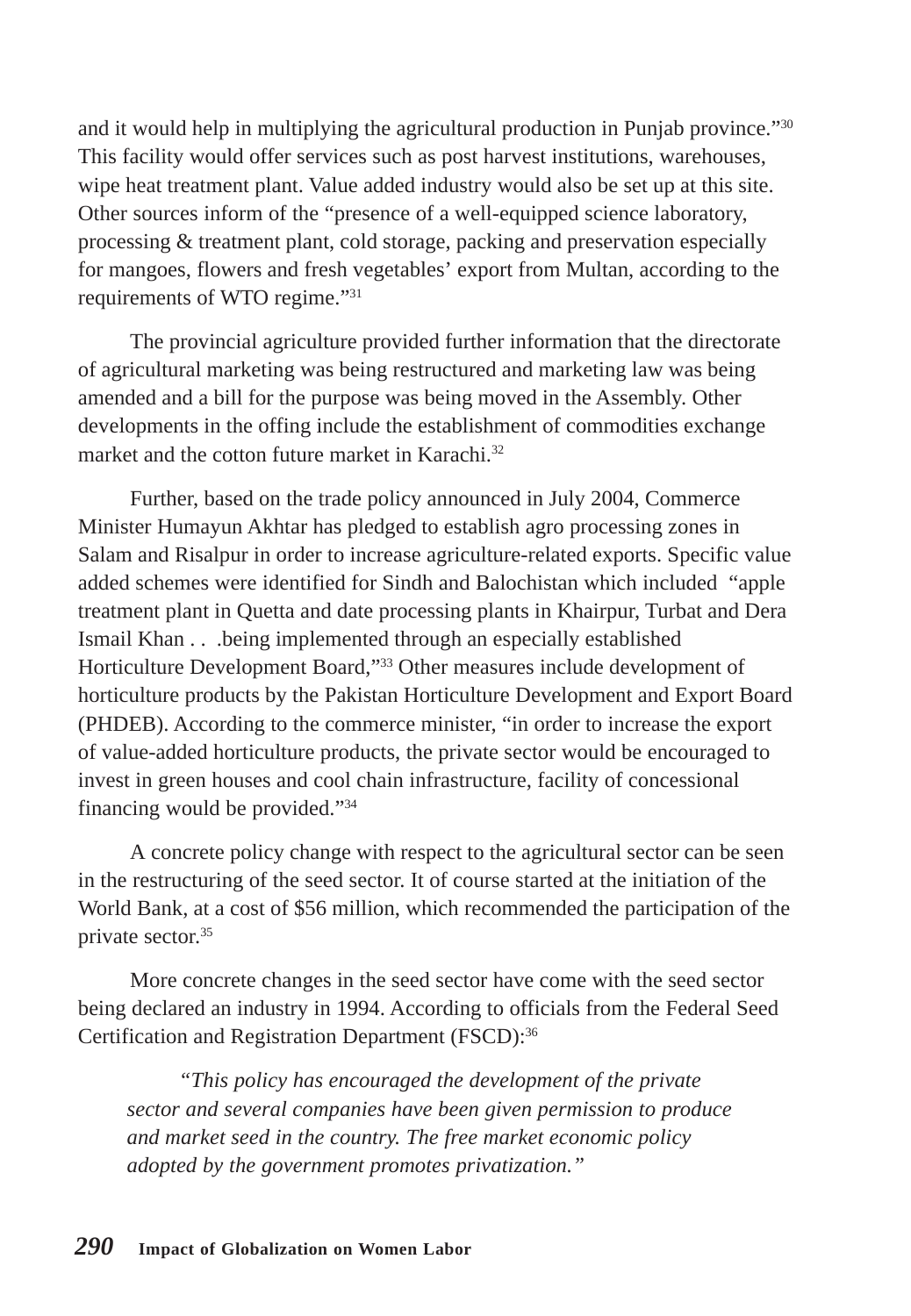Further, the FSCD believes that the agricultural sector in Pakistan is now in transition, changing from a subsistence economy to a market economy. In this light a comprehensive package includes the "promotion of wheat and oilseed crops."37 The policy guideline can now be seen very clearly in its implementation phase. The government is emphasizing the agriculture sector to harvest cash crops. For instance, the Agriculture Research and Extension Sindh has been promoting large scale sowing of sunflower. The sowing season for sunflower encompasses the months of January and February which are also the months for sowing wheat, the staple grain in Pakistan. However, this factor is not deterring the government from its pursuit of increasing sunflower crops.

Sunflower production requires seeds provided by transnational corporations. In Pakistan, transnational corporations supplying seeds are allowed to operate in Pakistan which recognizes that these corporations "may require legal protection to introduce and market their varieties."38 The privatization of the seed sector is only one link in the broad changes being introduced to allow for a free market economy.

In essence, the neoliberal policies in the agricultural sector are thriving and there are concrete changes which will allow agrochemical TNCs to function smoothly in Pakistan. Given the government's preference for market liberalization in the agriculture sector, it is critical that extensive research is carried out to understand the impact of these policies on the Pakistani population. Specific attention should be provided to rural communities as they will be the first to be impacted by the major changes being envisioned under the corporate agricultural farming policy.

# **Section 3: Research Methodology**

Based on the literature review, the following study was designed. The research was carried out to understand the impact of agrochemical transnational corporations on women farm labor

.The study was carried out in Badin district of the Sindh Province. The reason for conducting the study in Badin was based on the fact that Badin had one of the highest cultivation of sunflower. The three tehsils Talhar, Matli, Golarchi and Tando Bhago were included in the study based on their being major sunflower plantation areas.

A total of 24 villages were included in the case study, eight from Matli, seven from Golarchi, six from Talhar and 3 from Tando Bagho. In each village a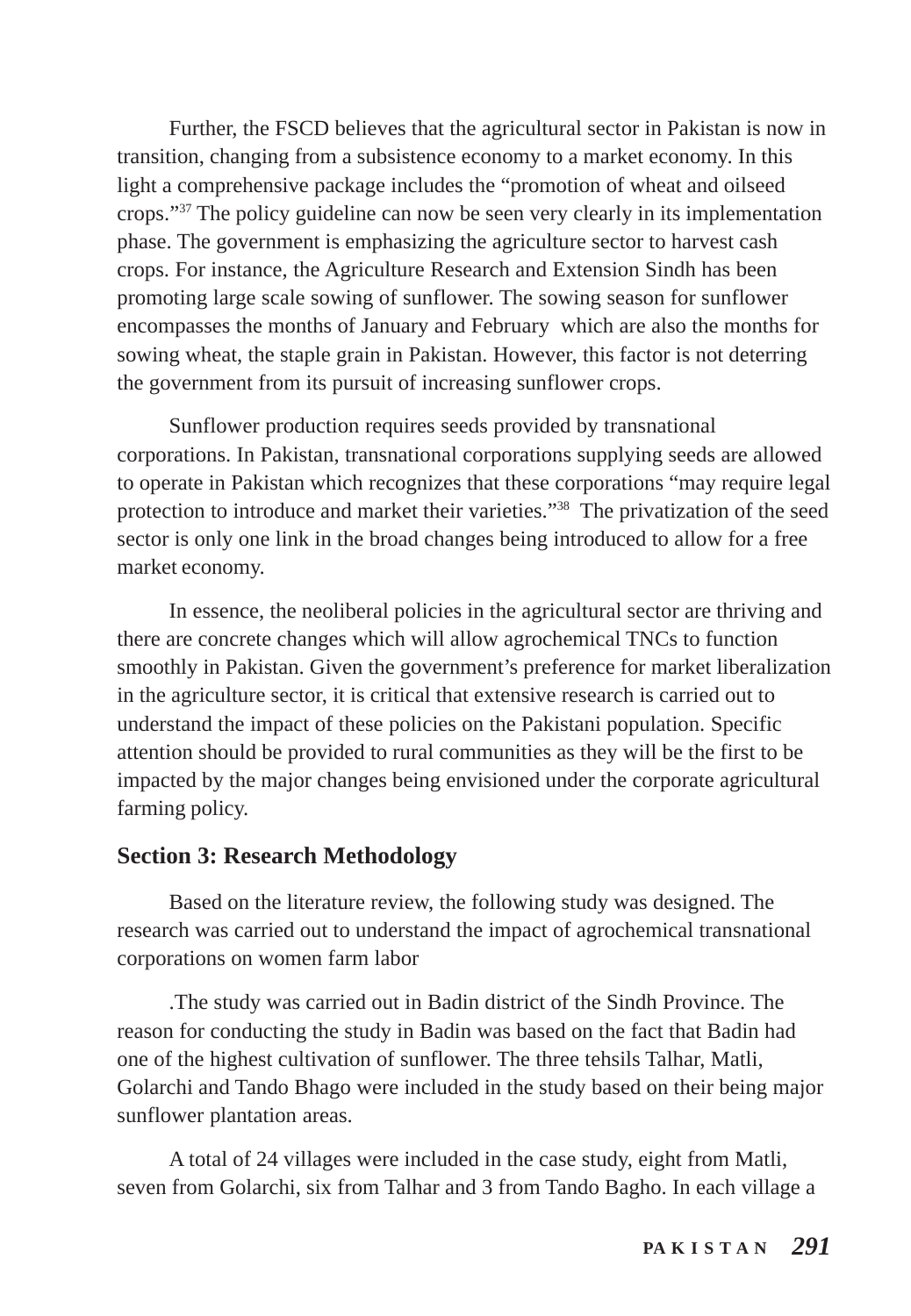10% random selection of households were included in the study. A total of 51 households were included representing a 10% household sample of each village included in the study.

Villages had no information on their union councils. Hence, villages were not included based on their being part of union councils. Only one particular factor was taken into account on choosing a village, and that was to ensure that both Hindu and Muslim villages were included in the study. Villages were chosen at random, without ensuring if women of the household were engaged in either agricultural production or in sunflower cultivation.

The research utilized both qualitative and quantitative research methodologies. For quantitative data, two different survey forms were used. As the study had been conducted to understand the impact of the sunflower seed on women in particular, one questionnaire was used to collect information from woman farm labor related to her work in agriculture production and its connection to the food security at the household level.

The second form was used to collect demographic data for the entire household included in the survey. This form is a standard one used by Roots for Equity for many researches conducted by it over the last eight years.

The women farm labor questionnaire was developed based on the initial discussions carried out not only with migrant labor and women farm labor in Golarchi but also with women farm labor in the Tando Mohammad Khan area. The questionnaire was piloted in one village in TMK and two villages in Badin. Based on the feedback from the pilot, a final questionnaire was developed which was used for the study.

A focus group with the village members was conducted for collecting information on the socio-economic conditions of the village and agricultural production data pertaining to sunflower production.

Discussion groups were also conducted with various professionals who are part of the agricultural economy, including government servants, transnational corporation sale representatives and seed and other agro-chemical distributors in Sindh and Punjab. Discussions were also held with activists from nongovernmental organizations. The basis of the discussions was to understand the impact of agro-chemical transnational corporations in the light of liberalization of the agricultural sector.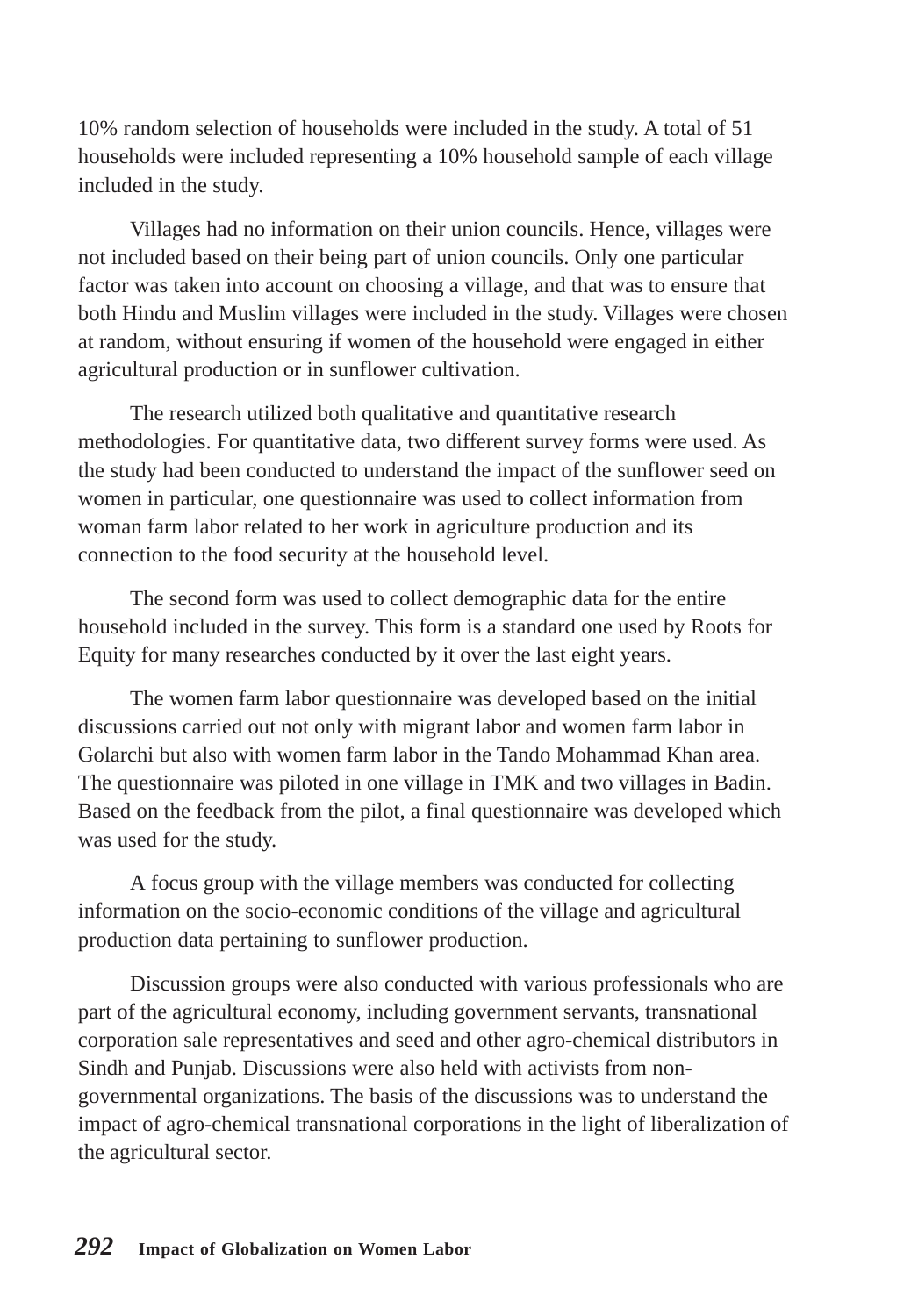The research team comprised of four women and two men, who are part of the research and field team of Roots for Equity.

# **Section 4: Sunflower, the Smiling Face of Lucre**

The data from the survey and focus group interviews has been presented here. The socio-economic conditions of the 24 villages, which are included in the study inform on the type of basic amenities available to the rural population under study. It was found that all 24 villages, electricity was available only in one village (Table 1). Safe potable water was non-existent, and no basic health facilities were available. The level of social services and utilities present show that the villages are at very poor socio-economic standing. Of the schools present, 10 were government schools, and three were being run by a non-government organization.

| <b>Table 1. Village Profile</b> |                           |    |  |  |
|---------------------------------|---------------------------|----|--|--|
| <b>Facilities</b>               | <b>Number of Villages</b> |    |  |  |
|                                 | Yes                       | No |  |  |
| Drinking Water<br>(hand pump)   | 23                        | 1  |  |  |
| Irrigation water                | 24                        | 0  |  |  |
| School                          | 13                        | 11 |  |  |
| Basic Health Unit (BHU)         | ი                         | 24 |  |  |
| Electricity                     | 1                         | 23 |  |  |
| Road                            | 5                         | 19 |  |  |

Major crops cultivated in these 24 villages include rice, sunflower, cotton, sugarcane, chili, wheat, and barley. A majority of the population was farm labor. In the 24 villages there were 541 households approximately, of which only 70 households had small landholdings. These were spread over 8 different villages **(Table 2).**

In four villages, there were four landlords who had 1000-5000 acres of cultivable land. Another three landlords had 500 to 1000 acres of land in 3 villages. None of the big landlords were living in the villages surveyed.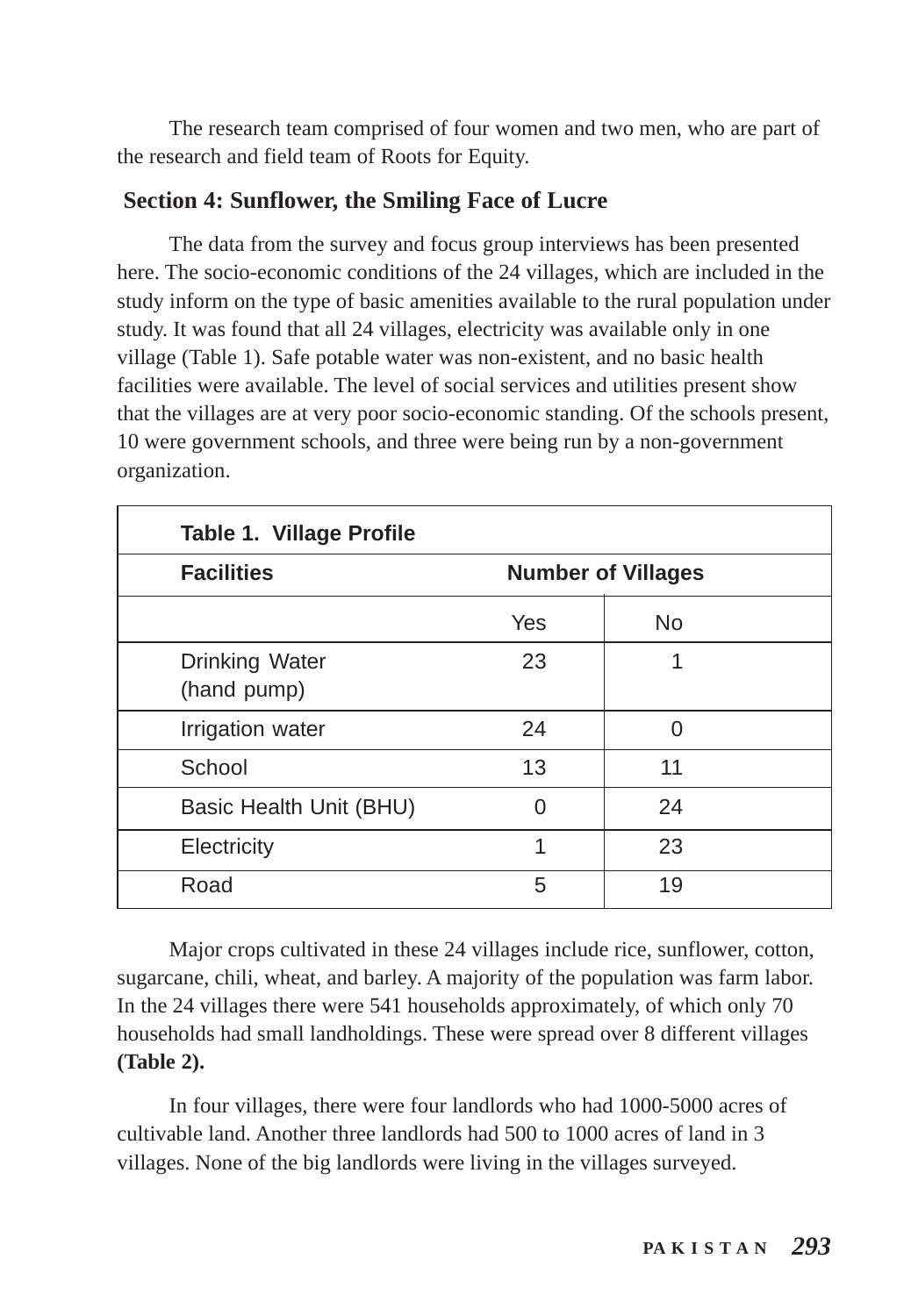| Table 2. Land Holding      |                                       |                              |  |  |
|----------------------------|---------------------------------------|------------------------------|--|--|
| <b>Land Size</b><br>(Acre) | <b>Number of</b><br><b>Households</b> | Number of<br><b>Villages</b> |  |  |
| $1 - 15$                   | 70                                    | 8                            |  |  |
| $16 - 50$                  | 39                                    | 7                            |  |  |
| 51-100                     | 03                                    | 2                            |  |  |
| 101-500                    | 06                                    | 6                            |  |  |

#### **Demographic Information**

Of the 51 households included in the case study, 71% were Hindus and 29% were Muslims. A majority of the respondents were Marwari (33%), Gujrati (31%), and Sindhi speaking (27.5%). Other languages, which were reported, included Seraiki and Maywasi. Of the 51 households in the sample, 2 were nonresidents to the villages where the study was conducted; they were migrant farm labor and were present in the village at the time of the study. The remaining 96% were long-term residents of the communities where the study was conducted.

 Among the Hindus a total of 10 castes were reported. The most represented castes were the, *Kohlis* (61.2%), and the *Parkariyas* (31%)*.* Other castes reported included *Bheels, Rajput and Labaris.* Among the Muslims a total of 8 castes were reported of which *Machi* (33.3%) *and Mullah* (20%) were predominant. Other castes included *Mir Behar, Kanyiar, Qambranis,* and *Chandios* among others.

The 51 households comprised of 449 household members. Of these, 51.9% were females and 48.1% males. Of the male population, 42% were married, and of the female 39%. According to the respondents, 65% families were living in a joint family system, whereas 35% were single family units.

The number of household members varied from 2 persons to 22 members per household (Table 3). Only 25% of the sample fall in the range of less than 6 household members. For 75% of the households, members range from 6-22. Forty-three percent of the sample had 6-9 household members. The average household size of rural households according to the government of Pakistan is 7.0.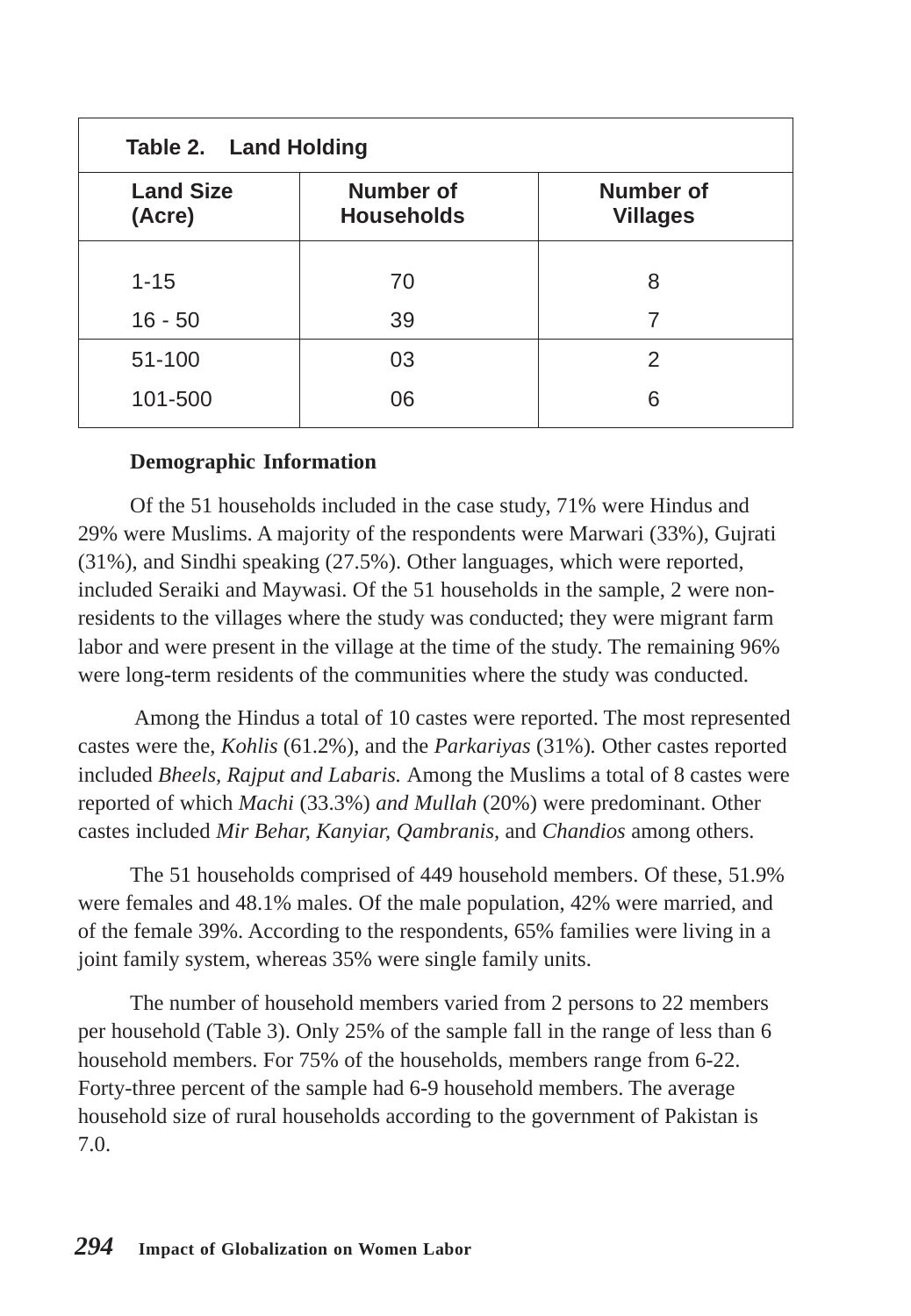| Table 3. Household Size |                                    |                |  |
|-------------------------|------------------------------------|----------------|--|
|                         | <b>Household</b><br><b>Members</b> | <b>Percent</b> |  |
|                         | $5 - 5$                            | 23.6           |  |
|                         | $9 - 9$                            | 43.1           |  |
|                         | $12 - 12$                          | 19.6           |  |
|                         | $17 - 17$                          | 8.0            |  |
|                         | $22 - 22$                          | 5.9            |  |
| <b>Total</b>            | 449                                | 100.0          |  |

The household members age range shows a predominance of children and youth. Nearly 40% of the household members were less than 12 years of age, demographics typical for developing countries. The gender distribution of the sample population shows a variation by age groups, with no clear patterns **(Chart 1).**



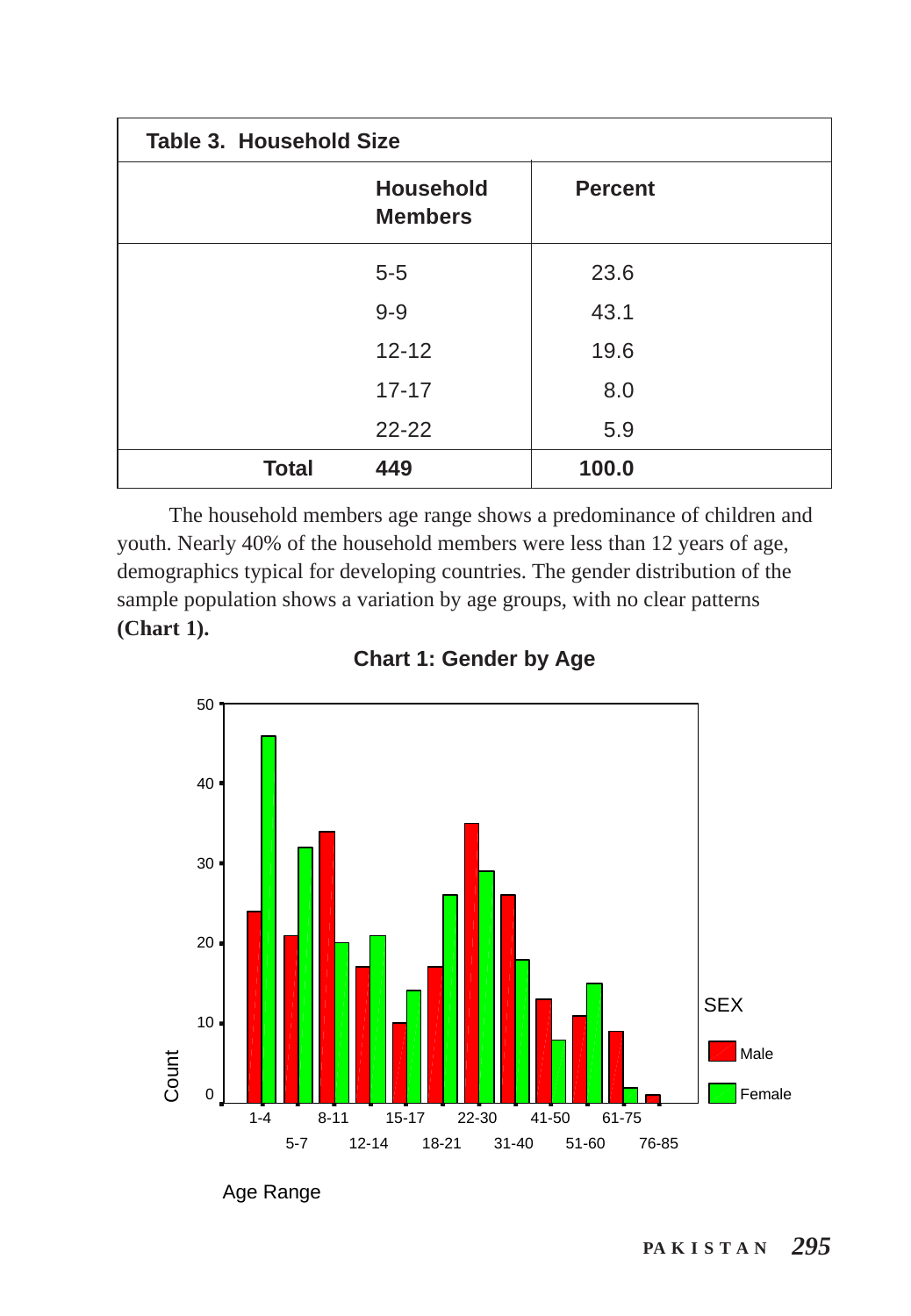The data collected from the 51 household shows that 75% of the sample had no education. Only 6.5% of the total sample had been enrolled in a primary education center, and only 1% sample had education up to the secondary level. Of the total population only 4% were enrolled in some educational center at the time the study was conducted.

### **Agricultural Production Factors**

#### **Land**

Of the 51 households included in the study, only 12% owned land, the remaining 88% were landless. The 12% households who reported to owning agricultural land had the land in the name of male household members. Four persons had land ranging from 1-4 acres, one had 16 acres and another 21 acres of land.

#### **Agricultural Labor Force**

In the families, which owned land, only one landowner was hiring farm labor for work, and the remaining were working on the land themselves. In all the six families women were working on the family land. Only in the family which owned 21 acre land did women not go to work on other people's agricultural land, the remaining were working not only on their family land but also as farm labor on landholding owned by others.

Based on the information provided by the 51 households included in the study, one household i.e 2% of the sample falls in the category of a small farmer, as the members were only working on their land, and employing other farm labor for additional work. Another 13.7% were only sharecroppers, and 60.8% were working as sharecroppers as well as farm labor. In the entire sample, 23.5% households were working only as farm labor.

 The household survey form yielded data on all household members, i.e. a total of 449 persons. Of these, 276 reported to be involved in paid or unpaid work either in agricultural production or other forms of employment. Of the 449 respondents, 70 children (15.6%) were less than 5 years of age, and 379 (84.4%) fell in the age range of 5 years and above. In this population of 379, 276 (73%) reported to be working. Of these, 46.7% were women. Of the women labor force, 17% were child labor in the age range of 8-14 years **(Table 4).**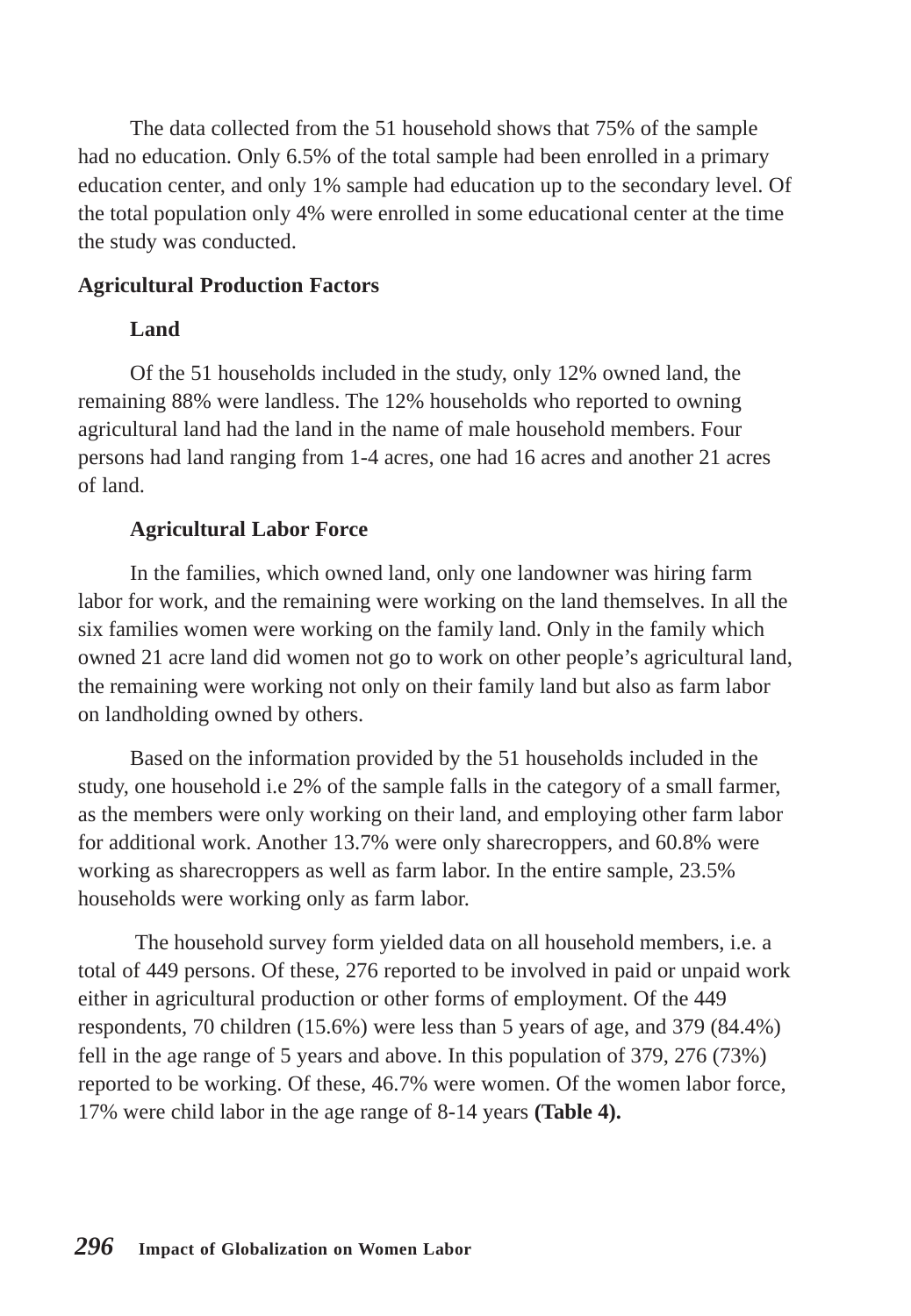| Table 4. Labor by Age and Gender |                |                   |                 |  |
|----------------------------------|----------------|-------------------|-----------------|--|
| <b>Age Range</b><br>(years)      | Labor<br>(All) | Labor<br>(Female) | Labor<br>(Male) |  |
| $5 - 7$                          | 1.1            | 0.8               | 1.4             |  |
| $8 - 11$                         | 8.7            | 5.4               | 11.6            |  |
| $12 - 14$                        | 10.1           | 11.6              | 8.8             |  |
| $15 - 17$                        | 8.7            | 10.9              | 6.8             |  |
| $18 - 21$                        | 14.9           | 19.4              | 10.9            |  |
| 22-30                            | 22.8           | 21.7              | 23.8            |  |
| $31 - 40$                        | 15.9           | 14.0              | 17.7            |  |
| 41-50                            | 7.2            | 6.2               | 8.2             |  |
| $51 - 60$                        | 7.6            | 8.5               | 6.8             |  |
| 61-75                            | 2.5            | 1.6               | 3.4             |  |
| 76-85                            | 0.4            |                   | 0.7             |  |
| <b>Total</b>                     | 100.0          | 100.0             | 100.0           |  |
|                                  | $N = 276$      | $N = 129$         | $N = 147$       |  |

It is worth noting that of the entire work force, 20% was based on child labor (8-14 years). If children in the age group 5-17 years are included then the child labor is 28.6%.

#### **Sunflower Work Force**

Of the 100% labor force, (N=276) 85% reported to be working with the sunflower crop. Of this, the male and female labor force represented 45%, and 40%, respectively. In the male ( $N=147$ ) and female labor force ( $N=129$ ) 84% and 86% were working with the sunflower crop, respectively.

In the 51 households, 74.5% were sharecroppers on rice, which is sown in the *Kharif* season, in which the seeds are sown in June-July and harvested in November-December. A little bit earlier than the wheat sowing period is when the sunflower is sown. It was reported in the study that of all the sharecroppers on the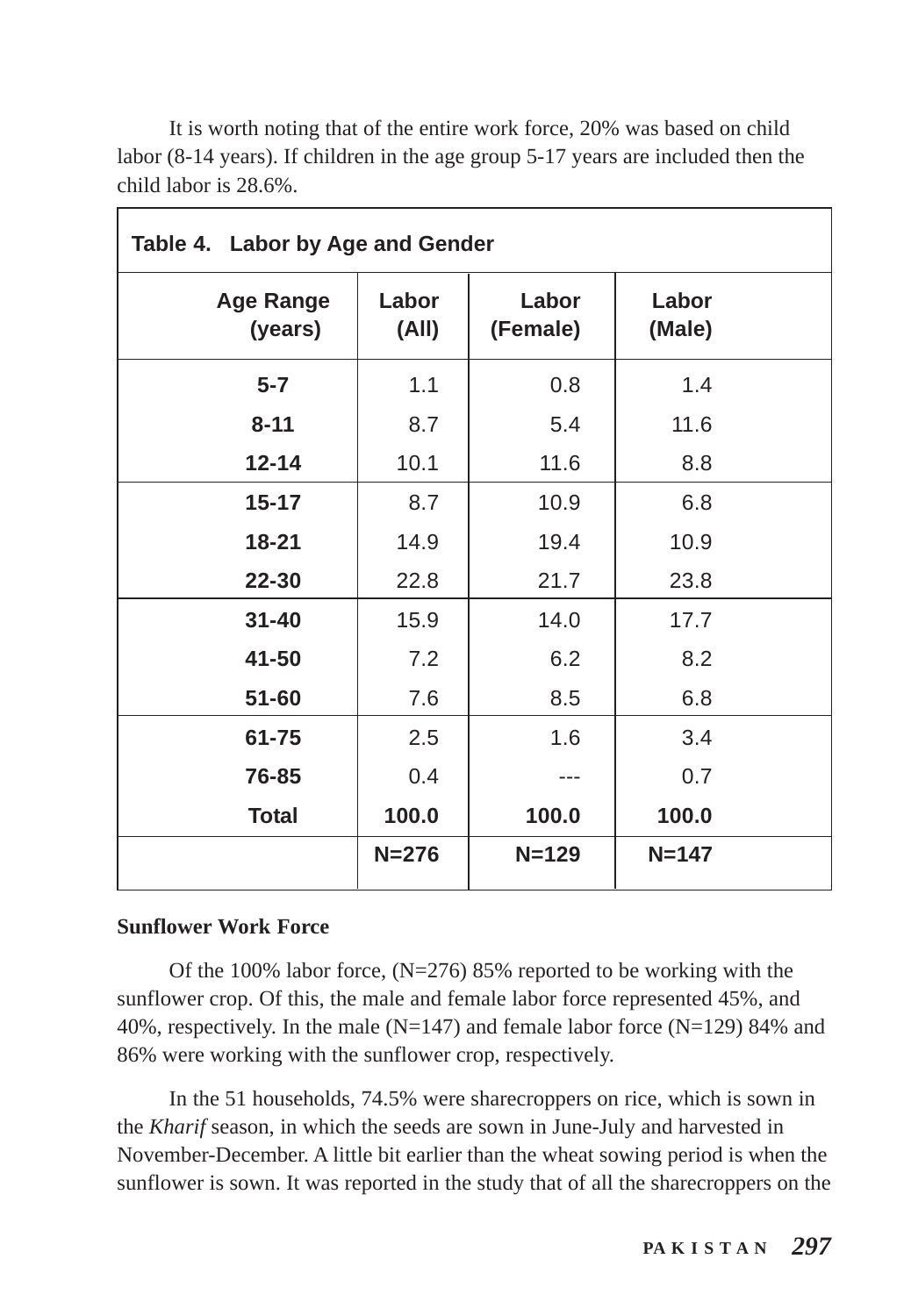rice harvest many did not carry this status for the sunflower harvest. Of the total 38 households who were sharecroppers, 10.5% had not cultivated sunflower at all. Forty-two percent remained as sharecroppers during the sunflower crop plantation. However 34.2% sharecroppers worked as farm labor on the land for which they were sharecroppers in the rice season. Another 13.1% sharecroppers went to work as farm labor on other people's land during the sunflower harvest. Therefore, in essence 76.3% of the sharecroppers were working as farm labor either in their own (sharecropper) land or other people's land.

### **Women Farm Workers**

One hundred percent (100%) of the women respondents are farm workers. On being asked if they were working in both seasons i.e *Kharif* and *Rabi,*<sup>39</sup> a 100% of the sample replied in the affirmative.

### **Sunflower Women Farm Workers**

On being asked in particular about working on sunflower fields, women in 90% of the households replied in the affirmative. Of the 100% (N=46) households working on sunflower crop, women from 93.5% households participated in work related to sunflower harvesting. Only women from 6.5% households were working during both the sowing and harvesting season on sunflower crops. The women who were participating in the sowing of the sunflower seed were preparing land for sowing the seed as well as in actual sowing. The reason why majority of the women do not work during the sowing season can be attributed to the fact that sowing involves the use of a mechanized drill. This mechanization has basically cut in half the labor intensity of the job and has created a major change in the role of labor in sunflower production.



The process of sunflower harvesting included a number of tasks. Women's participation in the various tasks has been presented in **Chart 2.** In the 46 households where women participate in sunflower harvesting, 100% of the women were involved in cutting the sunflower plant, collecting the flower, and then spreading the flowers so that they could dry before the threshing process starts. Eightyseven percent of the women also collect the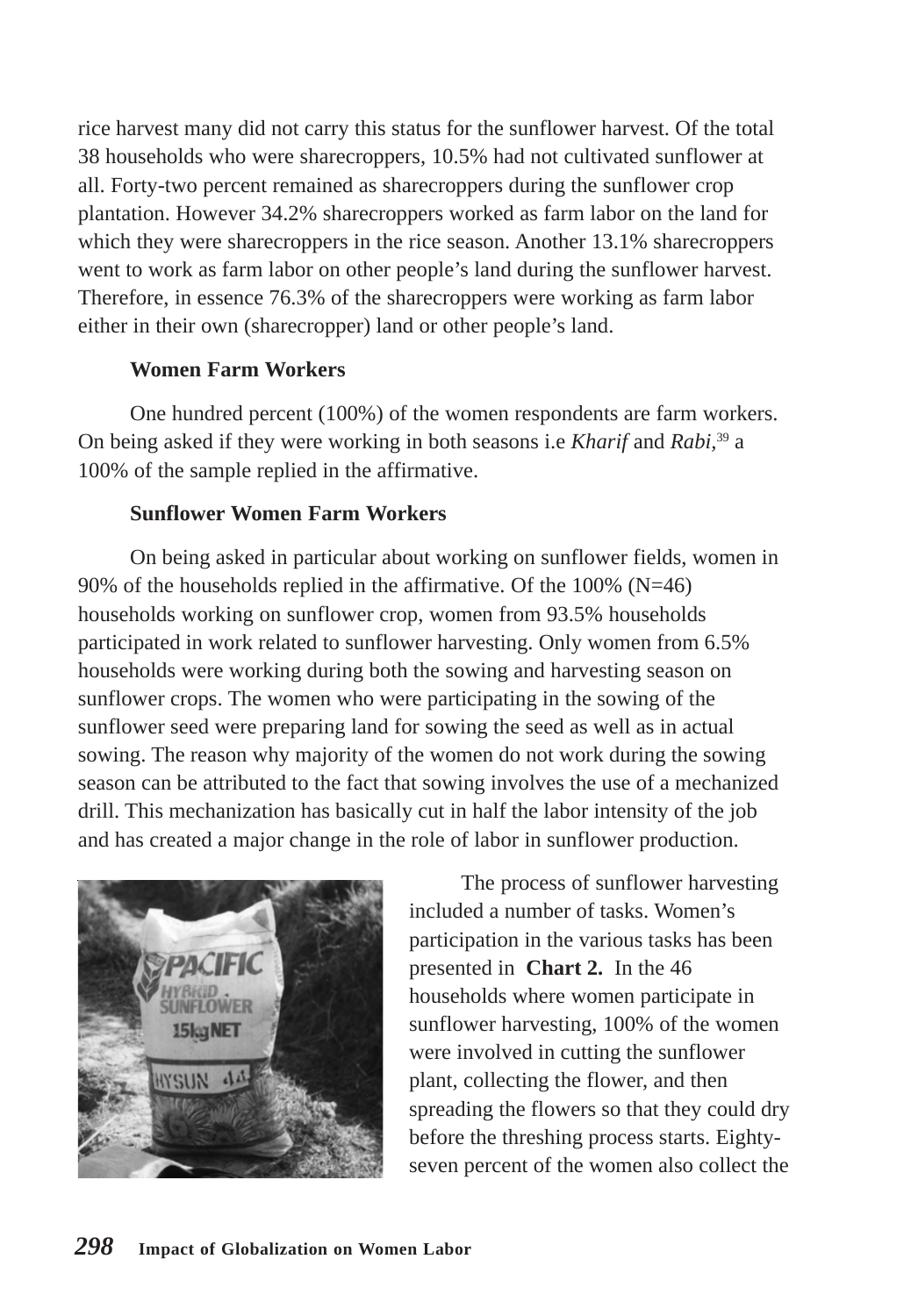

stalks from the sunflower plant. Only 4% of the women report that instead of collecting the stalks, tractors run over the stalks so that these would be transformed into natural fertilizer. A much smaller percentage of the women undertake other tasks connected to sunflower harvesting.

#### **Income Distribution**

The per annum income for the 50 households in the study was in the range of Rs. 7,000-85,000. Data for one household was incomplete and hence has not been included. The earnings include both monetary and in-kind payments. The total income includes income in kind. If a family reported being paid 1 maund (40 kg) of wheat, then this was converted to earning of Rs 350, the 2004-market rate for one maund wheat. Similar computations were made for other earnings paid inkind.

It needs to be pointed that nearly 50% of the sample were earning only Rs. 20,000 or less per annum **(Table 5).** There were only two households who were earning in the range Rs 65,000-85,000 per annum, which still amount to only Rs 5,500 to 7,000 per month, not by any reckoning sufficient to provide for the needs of large households.

The incomes of the population being surveyed depict the dire straits of agricultural farm workers in Pakistan. More than 70% of the households are earning 50% or more of their earning in kind, which are basically, wheat and rice.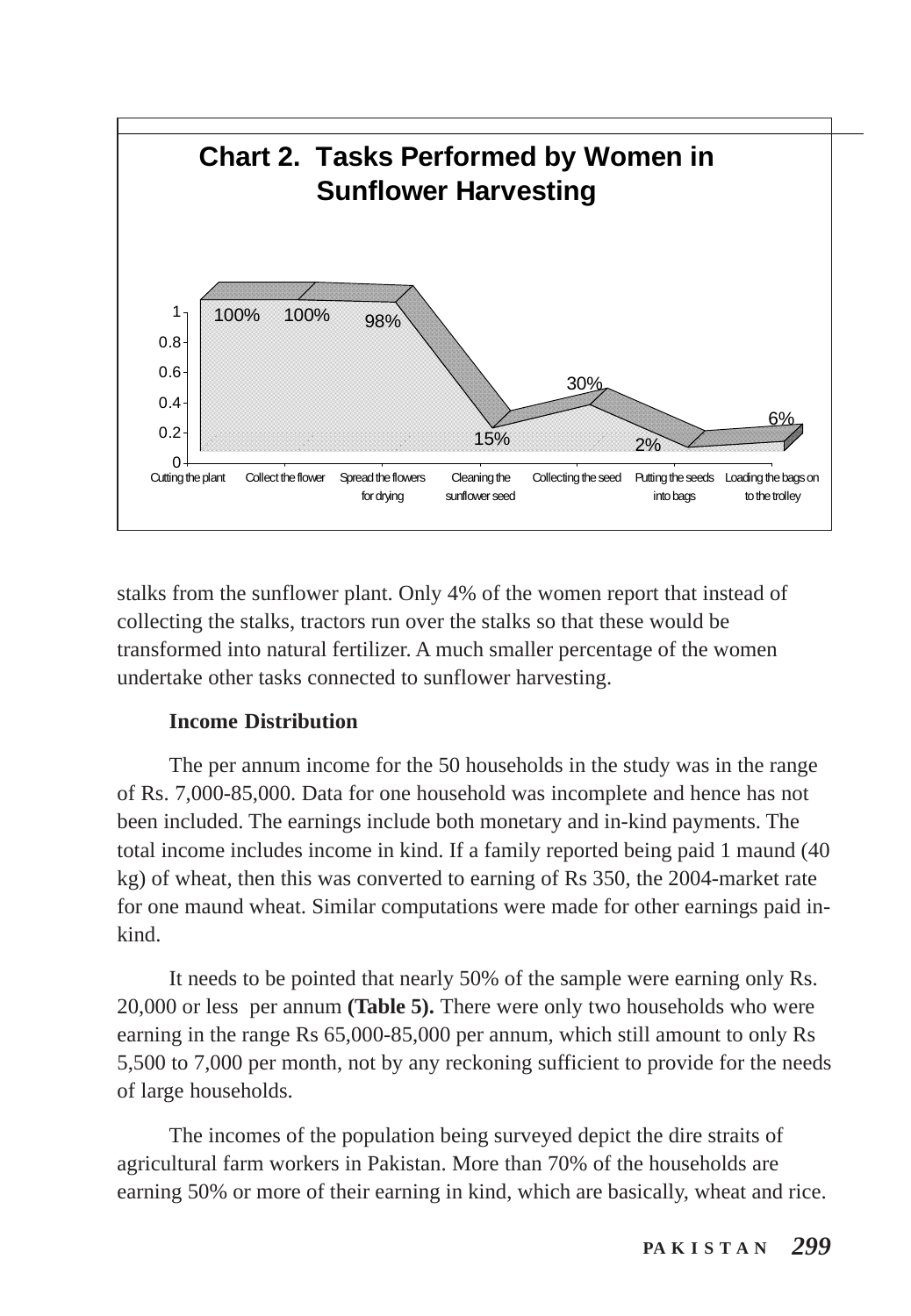| Table 5. Household Income Range Per Annum & Contributions<br>to Income by Category |               |                                                       |                                              |                                                    |
|------------------------------------------------------------------------------------|---------------|-------------------------------------------------------|----------------------------------------------|----------------------------------------------------|
| Income<br>Range<br>(Rs)                                                            | HH<br>Percent | <b>Sunflower</b><br>Income as $\%$<br>of Total Income | Other Cash<br>Income as %<br>of Total Income | Income in Kind<br>$as\%$ of<br><b>Total Income</b> |
| 7,000-10,000                                                                       | 16            | 23.7                                                  | 28.2                                         | 47.5                                               |
| 11,000-15,000                                                                      | 22            | 31.3                                                  | 15.0                                         | 53.7                                               |
| 15,000-20,000                                                                      | 10            | 19.7                                                  | 21.7                                         | 58.6                                               |
| 20,001-25,000                                                                      | 18            | 15.0                                                  | 26.8                                         | 58.0                                               |
| 25,001-30,000                                                                      | 8             | 4.0                                                   | 20.6                                         | 75.0                                               |
| 30,000-40,000                                                                      | 6             | 13.8                                                  | 32.5                                         | 46.3                                               |
| 40,001-50,000                                                                      | 12            | 22.3                                                  | 6.4                                          | 71.0                                               |
| 50,001-60,000                                                                      | 4             | 43.0                                                  | 32.6                                         | 24.4                                               |
| 60,001-65,000                                                                      | 2             | 17.0                                                  | 0.0                                          | 83.0                                               |
| 85,000                                                                             | 2             | 0.0                                                   | 4.1                                          | 96.0                                               |

This in itself is a very good indicator of the subsistence living of the landless and small farmers and the dependence on food crops for ensuring food security for their households.

With respect to the sunflower crop providing any viable source of income to the sample, the data shows clearly that for the lowest income groups it has not contributed more than 30% of their total earnings. Further, it should be noted that across the entire sample, 36% of the sample has been able to earn only 15% or less of their income from the sunflower crop. The going rate for cutting sunflower crop per acre had been Rs 300. It generally takes two to three workers to cut one acre in two days hence their per day wage would be between Rs 50-75. Generally, the work is carried out by families, hence the number of labor per acre is much higher. During the study, farm laborers were saying that the daily wage should be at least Rs 500/acre.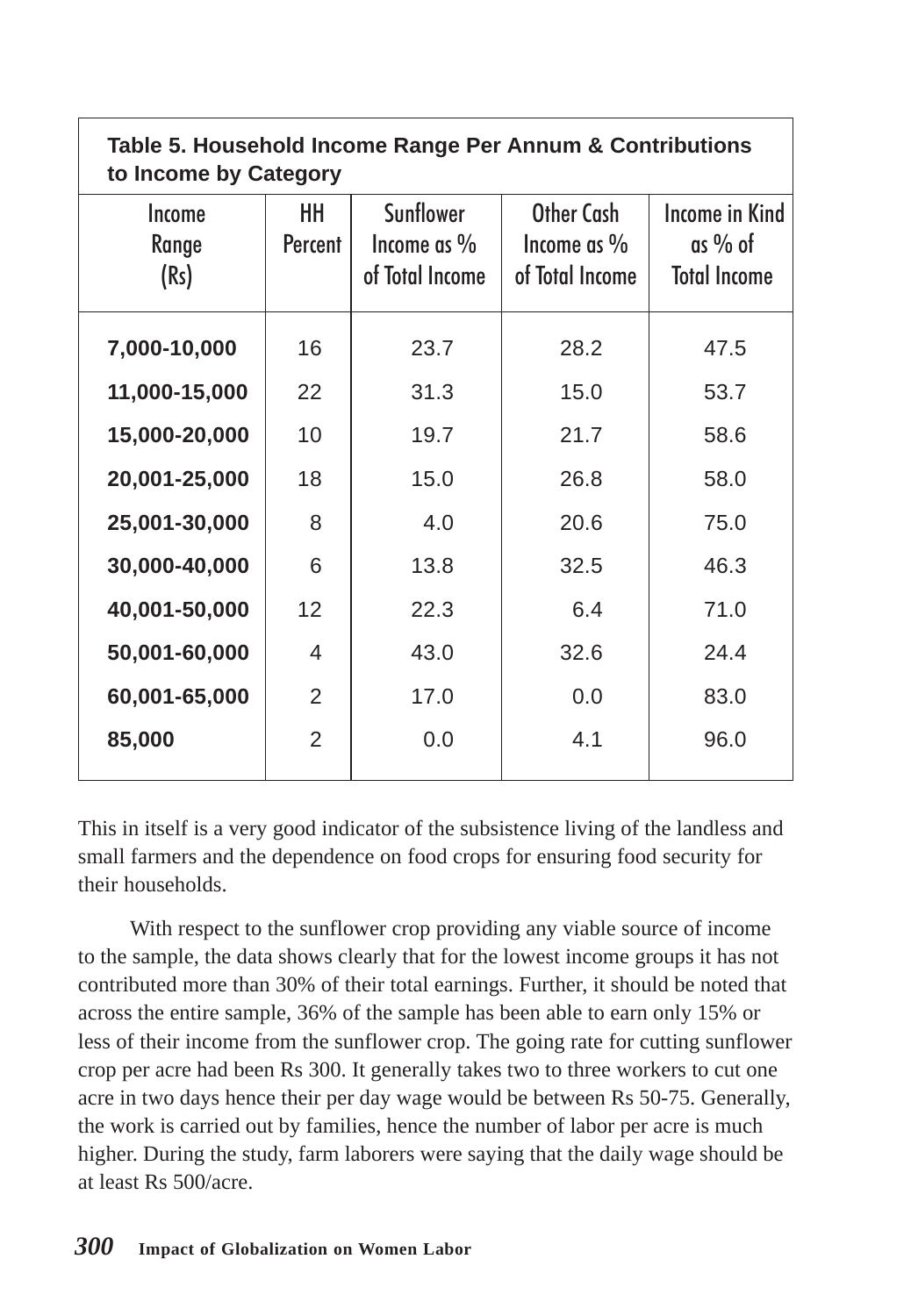The need for food crops as well as dearth of a livelihood is evident from the fact that 82% of the households included in the sample had temporarily migrated in the past year in search of labor. A majority had consciously gone for wheat harvesting so that they could be sure of securing the basic staple for their households. A woman commented that they go early and make temporary shelters from dry grass to wait for the ripening of the wheat harvest; in the meanwhile they look for other agricultural work.<br>It needs to be pointed out that

these are household incomes, but women are responsible for much more than 70% of the work. The majority of the income comes from cutting wheat and rice harvests, as well as sunflower, tasks in which women play a dominant role. In addition, in rice cultivation, the seed sowing and transplantation, women form the bulk of the workforce.

So women work for long, backbreaking hours as agricultural workers, but are still unable to earn a living, which would provide them enough to feed themselves and their children adequate meals. Neither are their earnings adequate to provide the household with basic human needs such as shelter, education, and safe drinking water, among others.

*During the study, an interview with a woman yielded the information that she had come here to partake in the rice harvest. She has been at that particular village for only 20 days. A day before she had given birth to a dead child. According to her she was given a wrong drug. Her case well exemplifies the hardship women have to face in search of food and livelihood.*

Migration by income shows that in each income category more than 70% of the households had migrated. For instance, in the income range 7,000-10,000, 75% of the households had gone away from their village to earn a livelihood **(Chart 3).** It is clear that except for the one household falling in the highest income category, households from all other categories had gone outside their area for work, which is of course understandable as their annual incomes are meager to say the least.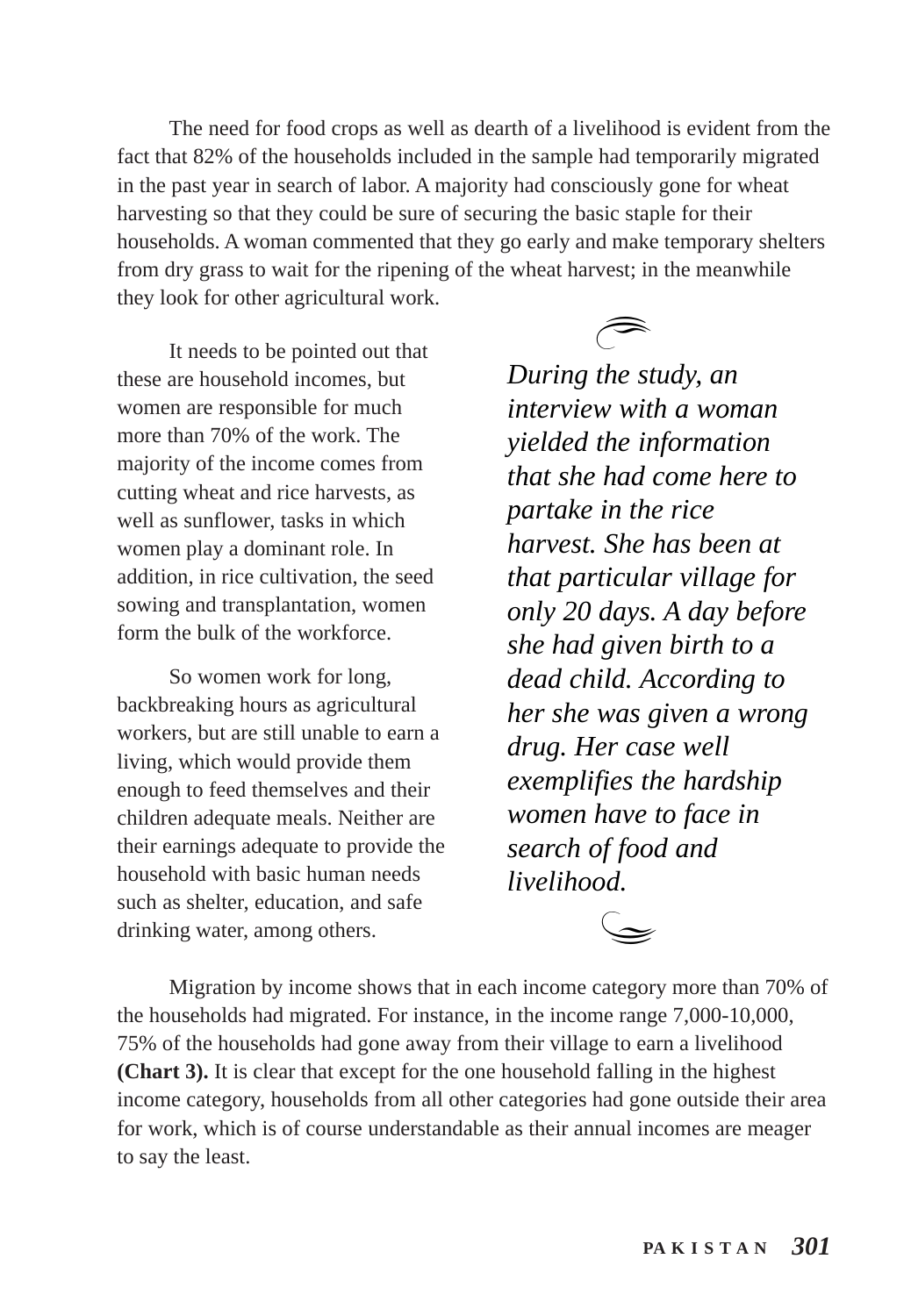## **Impact of Sunflower Crops on Rural Communities**

#### **Change in Status: From Sharecropper to Daily Wage Labor**

In general sunflower cultivation is being promoted quite prominently. In a recent article, it was stated that:<sup>40</sup>

*"Small farmers with 5-12 acres who are about 93% of the agricultural community can be attracted toward cultivation of sunflower through provision of inputs like seed, fertilizers, irrigation and credit because these farmers have a low financial capacity"*



The writer has been able to very clearly state the case of small farmers of Pakistan. It is impossible for small farmers to produce such high cost crops without provision of subsidies. In the study, a farmer with 16 acres of land is not sowing sunflower because he is unable to afford the cost of the seed and because of the unavailability of water. A sharecropper reported that his landlord did not plant sunflower because of the high cost of the seed.

However, subsidies are not looked upon favorably by international financial and trade institutions such as the World Bank, IMF and the WTO in the free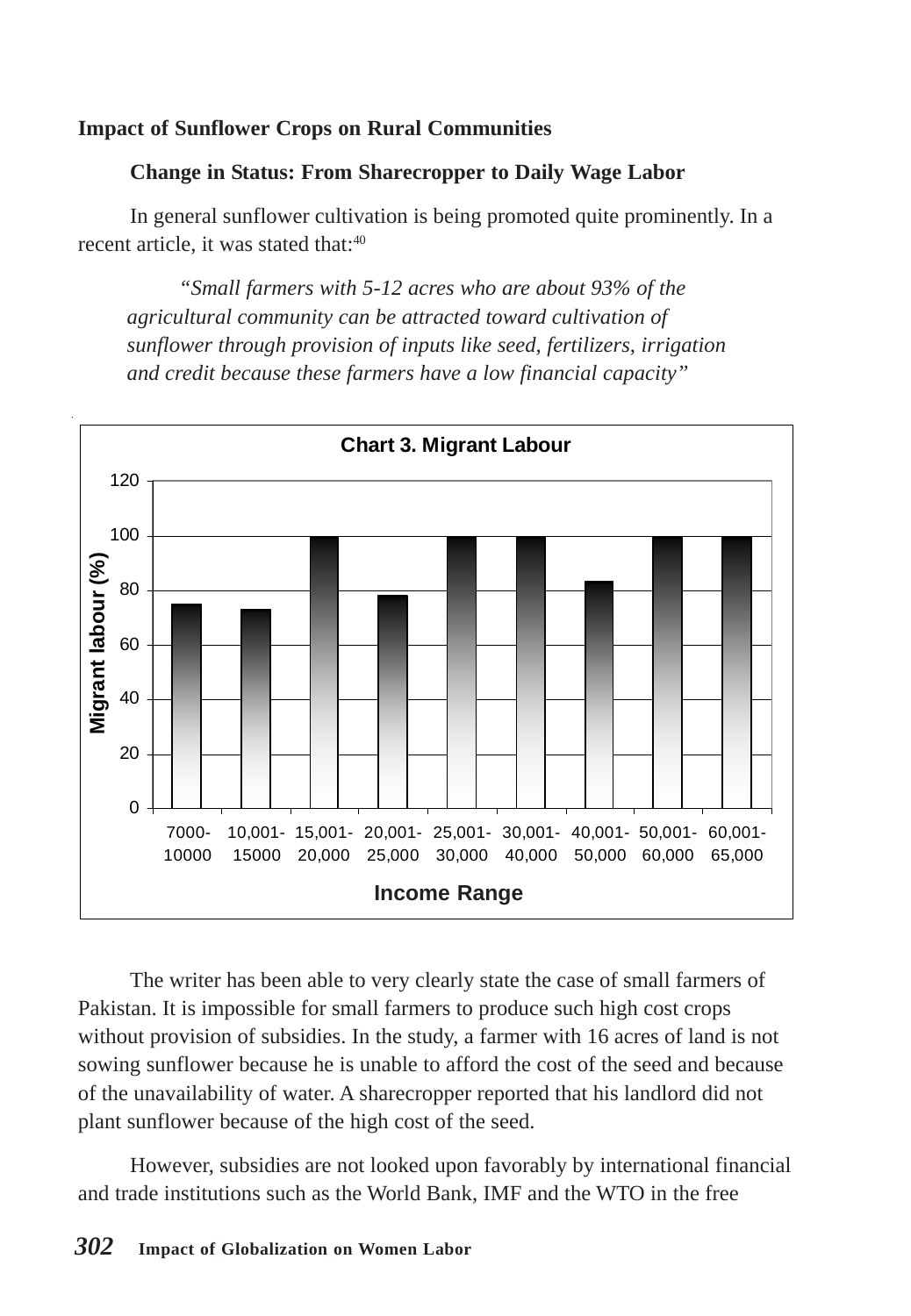market economy paradigm, driven by capitalism. This is very much the bone of contention in the agriculture trade negotiations in the WTO.

The above study has shown that sunflower because of its high input cost is unaffordable to the small farmer. The sunflower seed can be sown using a mechanical seed drill. Hence, the entire work of sowing only requires tractor fitted with the seed drill. However, it is an expensive input, which can be afforded only by the higher income farmers. In addition, because of the low labor input and high profitability of the crop itself, the big landlords as well as the medium range farmers are pushed toward not entering a sharecropping agreement with their tenants. In this way they can employ daily labor for work required in both the sowing and harvesting season at abysmally low paying rates, and at the same time not share the highly profitable sunflower seed output with the sharecropper. The impact of increased price of sunflower is evident from this remark "the price of the sunflower crop has increased hence the landlords have increased sunflower production" The impact of government policies in motivating farmers to grow sunflower has brought changes in the cropping patterns in the Badin area.

Based on the data collected for this study, only 4% of the respondents have been involved in sunflower production as of five years previous to the study. At present, 90% of the respondents were working on sunflower crop, and for some such production is relatively new. For instance, one woman (whose family has 21 acres of land) informed the Roots research team that they had sown sunflower for the first time.

A woman remarked that landlords have started using pesticides from this year. Based on the study finding the use of pesticides at the moment is very infrequent. Only in areas where the farmers are providing water for the crop, is there an indication that pesticide is being used. However, this is an added cost, which will further increase the burden of small farmers and sharecroppers. Some respondents stated that the seed were coated with pesticides.

As has been shown in the study a vast number of share croppers (76%) were forced to work as daily wage workers, being paid Rs.300/per acre for cutting the sunflower plant. During the data collection, people would often remark "we are *haris* (sharecroppers) only for the rice crop, and not for sunflower. For sunflower, the *zamindar* only hires us as daily worker" or the situation has changed to such an extent that sharecroppers have been removed totally. As one *hari* reported *"pahle hari thae ab zamindar nay jawab dae de-a hae* (we were sharecroppers previously but now the landlord has removed us*."*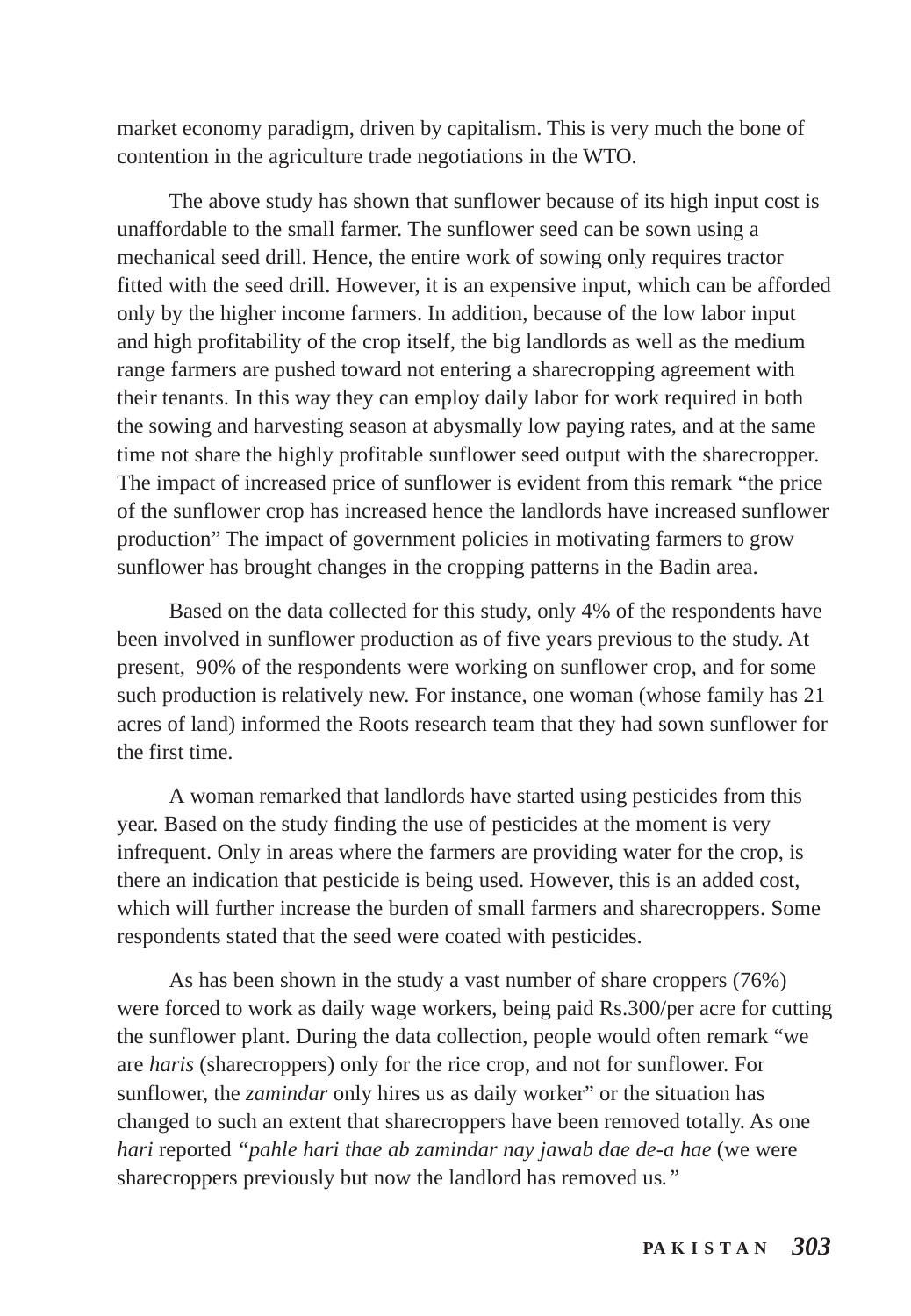This was the refrain which was uttered by the respondents who took part in the study in all the 24 villages spread over 3 districts of Badin, covering an area of more than 250 kilometers. Neither sharecroppers nor labor had a single good thing to say about the crop. According to them, if it had been a food crop, at least they would have had food to eat and store.

The sharecroppers would say, that in the end all that they were getting was the wage labor with no gains from the profitable crop. Many said that there were gains if only the landlord was willing to give them their just share.

Farm labor felt they had nothing to gain except hard-earned meager wages. As one labor put it "How much can one gain from earning Rs 40 in a day? The real benefit is to the Landlord!" Another remarked "All we earn is Rs 30/day after spending the whole day under a scorching sun. We only do it so that we can put some food in our stomachs."

## **Share Croppers Increased Economic Burden**

Even if sharecroppers are being provided a share in the sunflower crop, there is a lot of pressure on them to cut the harvest. For instance, one woman reported that her husband was a sharecropper on  $1/4<sup>th</sup>$  share, and they had to look after 6 acres of land. At the time of harvesting, the landlord forced them to finalize the harvesting quickly, and as a result they had to employ farm labor to cut 2 acres of the sunflower crop. The Rs 600 paid to the farm labor was deducted from their share, as cutting the harvest fell under their part of work. In this household there were only 2 workers (she and her husband). The woman reported that her husband fell sick and had severe back ache as a result of the work.

Similar issues were reported with respect to collecting the sunflower seed. As the crop is being cut, the flowers shed seeds. At this point sharecroppers do not have the time to collect the fallen seeds and additional farm labor is employed for this chore. According to the sharecroppers, if there had been time at this juncture they could have carried out the work themselves. The payment for the additional workers is also taken from the sharecroppers' share, an additional burden on their meager income. So in essence, neither the sharecropper nor the farm labor gains any substantial income. The highly acrimonious relationship could be gauged from remark made often about the landlords such as "if somebody dies he will say first finish my work and then you can take care of burial arrangements."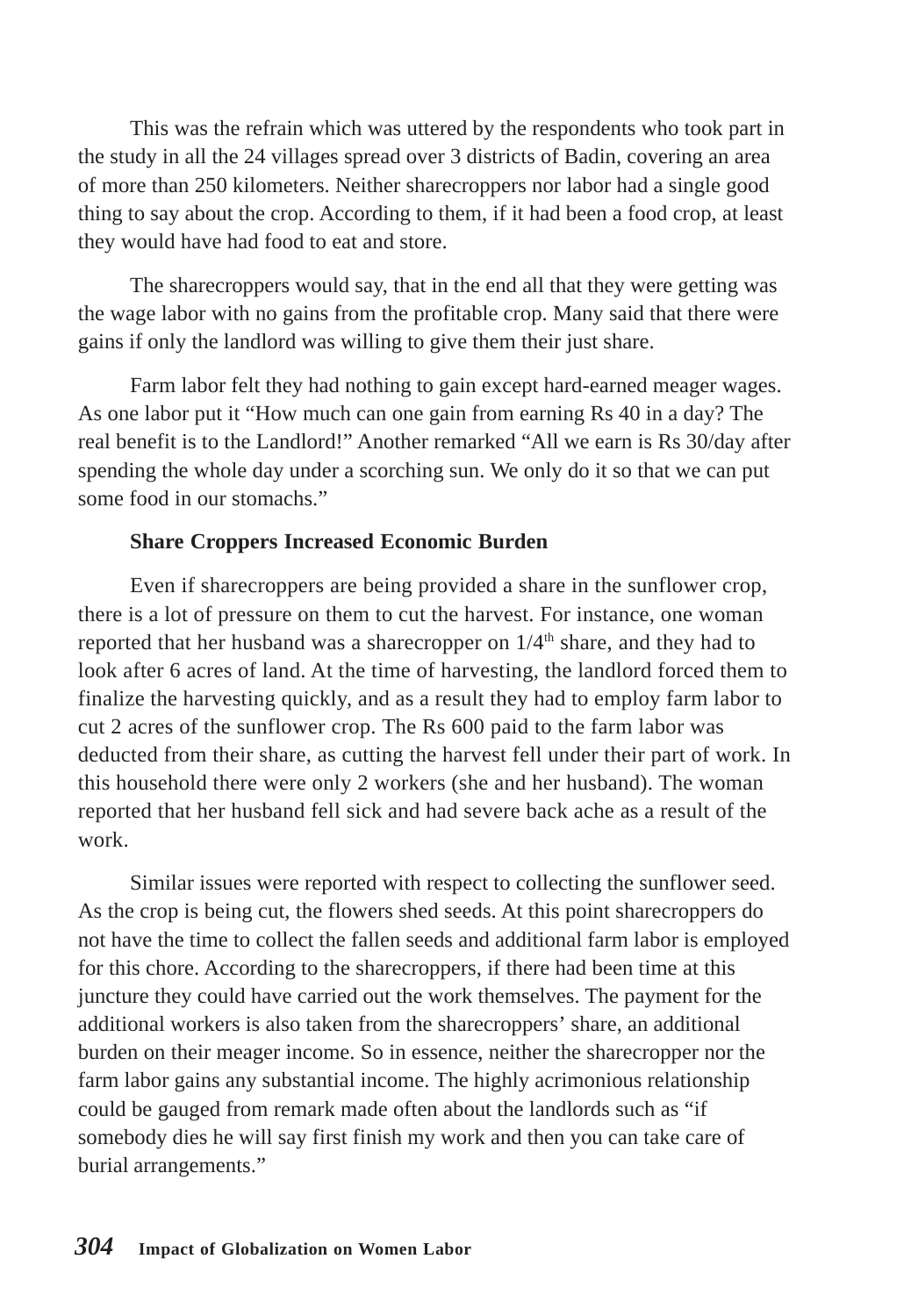A sharecropper who had  $1/4<sup>th</sup>$  share in 14 acre of land complained about the high cost of sharing in the sunflower production. According to them, the landlord was not only transferring the  $1/4<sup>th</sup>$  cost of inputs on him, but also includes the cost of interest rates as charged by money lenders. It is of course, common practice for the landlord to actually charge interest rates higher than what he has actually paid to agriculture input dealers. The woman of the household remarked that:

 *"in the end we have nothing but red chilies to eat. If we question the landlord on the input expenses, he is abusive and calls us dishonest. Hence, if we don't find extra work we are forced to take loans from the landlord. .So even after being sharecroppers on sunflower, we are forced to pick red chilies and weed the onions fields. When it is time to sow the rice fields then we come back, as the rice harvest yields food for us."*

This change in the labor status is the hallmark of capitalism, and can be blamed for the overwhelming presence of migrant labor in our rural communities, throughout the developing world. The migration of course does not stop at ruralmigration, but forces labor to migrate to not only urban centers, but further in the region.

### **Sunflower: Food Security versus Profits**

Another issue with respect to sunflower is that sowing time of sunflower overlaps with that of the wheat crop. With greater emphasis being placed on sunflower sowing, farm labor suffers greatly, as on one hand it is unable to earn any substantial income from sunflower, and on the other, there is increasing dearth of food crops due to the overlap of the sunflower crop with wheat. As was evident from the above data, rural community goes high and low in search of food crops, especially wheat, which is the staple diet of the Pakistani population.

In the family, which owned 21 acres of land, the farmer had used the women of the household to harvest the rice crop. No farm labor had been employed for this task. This verifies the importance attached to food crops, and steps taken by families to safeguard their long-term food security. Families who had been able to stock sizable amount of rice could exchange rice with wheat from the families who had gone for wheat harvesting.

As one woman had remarked about the landlord's decision to plant sunflower " *zaminadar kahta hae aisi fasal lagao kae hari fake katae, mare aur*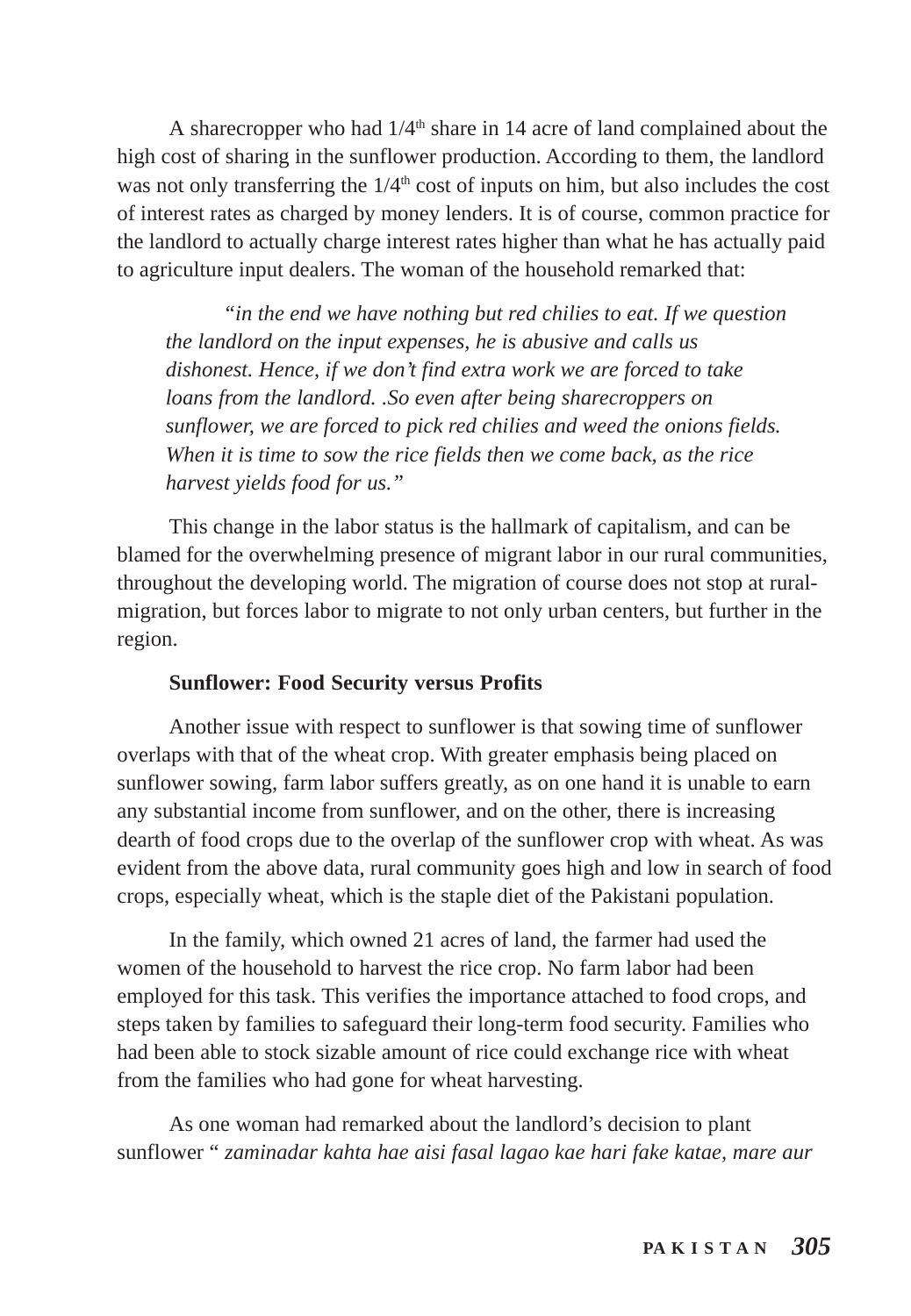*faida ho* (the *zamindar* says let us plant a crop which would result in the sharecroppers going hungry, dying so that I benefit some more."

## **Women's Experiences**

# **The Sunflower Harvest**

The sunflower crop has impacted women in a multitude of ways. On one hand women do not have work in the sowing season as that has been mechanized which leaves them with no means of livelihood. On the other hand, they have an intensely difficult work in the harvesting season as well. In addition, this work also brings them very scanty earnings and food insecurity.

The sunflower plant is tall, thorny and hardy; cutting the plant offers many hardships to the labor in this sector, but for women labor it is particularly stressful. Women being of shorter height find it difficult to reach the plant and having to stretch their arms is hard on arms and shoulders. In addition, the thorny plant scratches their thinner skin, the result is many abrasions, bruises and cuts on their upper body. Women complained bitterly of the constant shoulderache and backache, a result of long periods of stretching their hands holding a sharp sickle **(Table 6).**

| <b>Table 6. Physical Stress</b>         |      |  |
|-----------------------------------------|------|--|
| <b>Types of Ailments</b>                |      |  |
| Urticaria                               | 47.0 |  |
| Muscular Ache (Arms/Shoulder/Neck Ache) | 55.0 |  |
| Hands: Abrasions,                       |      |  |
| wounds, skin peeling, swelling          | 37.3 |  |
| Body Ache                               | 25.5 |  |
| Feet Abrasions/Abrasions from thorns    | 17.6 |  |
| <b>Backache</b>                         | 15.7 |  |
| Headache/Fever                          | 11.8 |  |
| Eye Infections                          | 9.8  |  |
| Breathlessness/Dizziness                | 7.8  |  |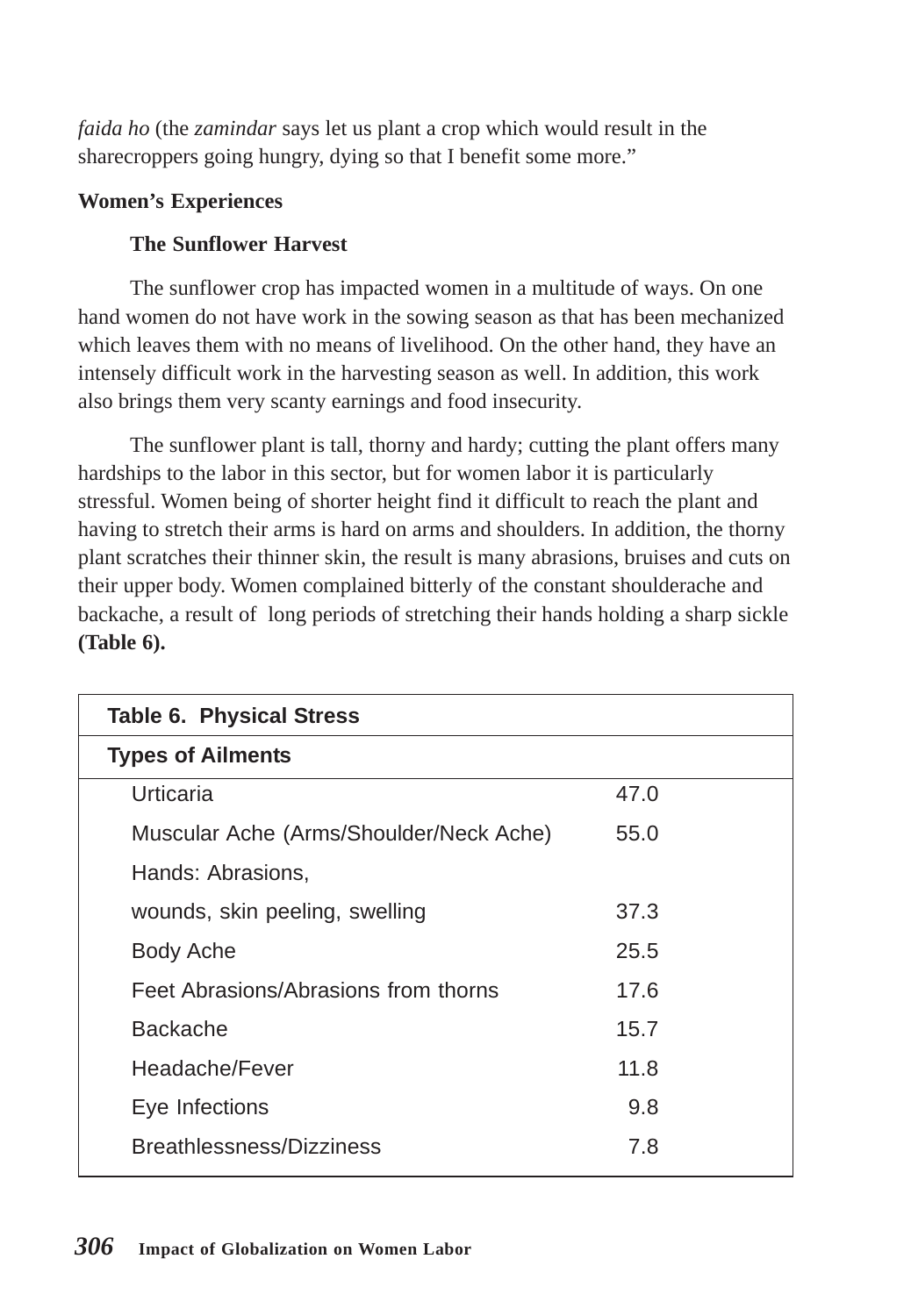In addition to the physical hardship in carrying out the work, women are trapped in other ways . Although women or their households are not given the benefits that are right of sharecroppers, they still retain much of the responsibility. For instance, if the household is employed as farm labor, they remain in the long process of cutting, drying and packing the sunflower seed, which takes at least 7 days. The sunflower seed does not ripen at the same time, hence in one acre of land the labor has to cut only those plants, which are ripe and leave the rest. This may take 3-4 days. Once they have cut the plant they are responsible for separating the flower and spreading them out to dry. This takes another 3 days. At the end the seeds are packed into bags and then hauled on to trolleys for transportation out of the fields. So no matter how long the process is, labor is only paid Rs 300/acre. As one woman put it "the landlord only pays us for half the work done, but calls us every day for work." Another remark was that "although there is really no benefit from the sunflower crop, but still, we are paid a wage and we have to provide for our children."

The stalk from the sunflower is a product which women wanted for their households so that they could use it as fuel. Women whose families were sharecroppers on sunflower harvest were able to bring stalks back to their homes. The sharecropper families claimed that farm labor could also take the stalk home. However, based on responses of the farm labor families only 11% farm labor had permission to do so. Nearly one third of the respondents reported that the landlords take the stalks themselves who either getting the stalks crushed by tractors or burnt on the agricultural land itself, to be used as natural fertilizer.

#### **The Search for Food . . . .**

The impact of sunflower crops has created major hardships in the lives of the rural farming community. The migration pattern amongst certain Hindu castes has been ages old. But with the increase in cash crops such as sunflower, ruralrural migration in Sindh is now no more relegated to any particular caste or religion. Search for livelihood and food crops is now a critical need of hundreds of thousands in order to avert hunger and starvation.

In the study sample, 65% of the respondents had gone away from their villages for wheat harvest. Another 4% had also gone for rice harvest, and 8% for cotton picking.

The women who had not gone for wheat harvest had various reasons most of them associated with the health of their family members. One woman remarked that "our landlord does not allow us to go, if we were to go he would not let us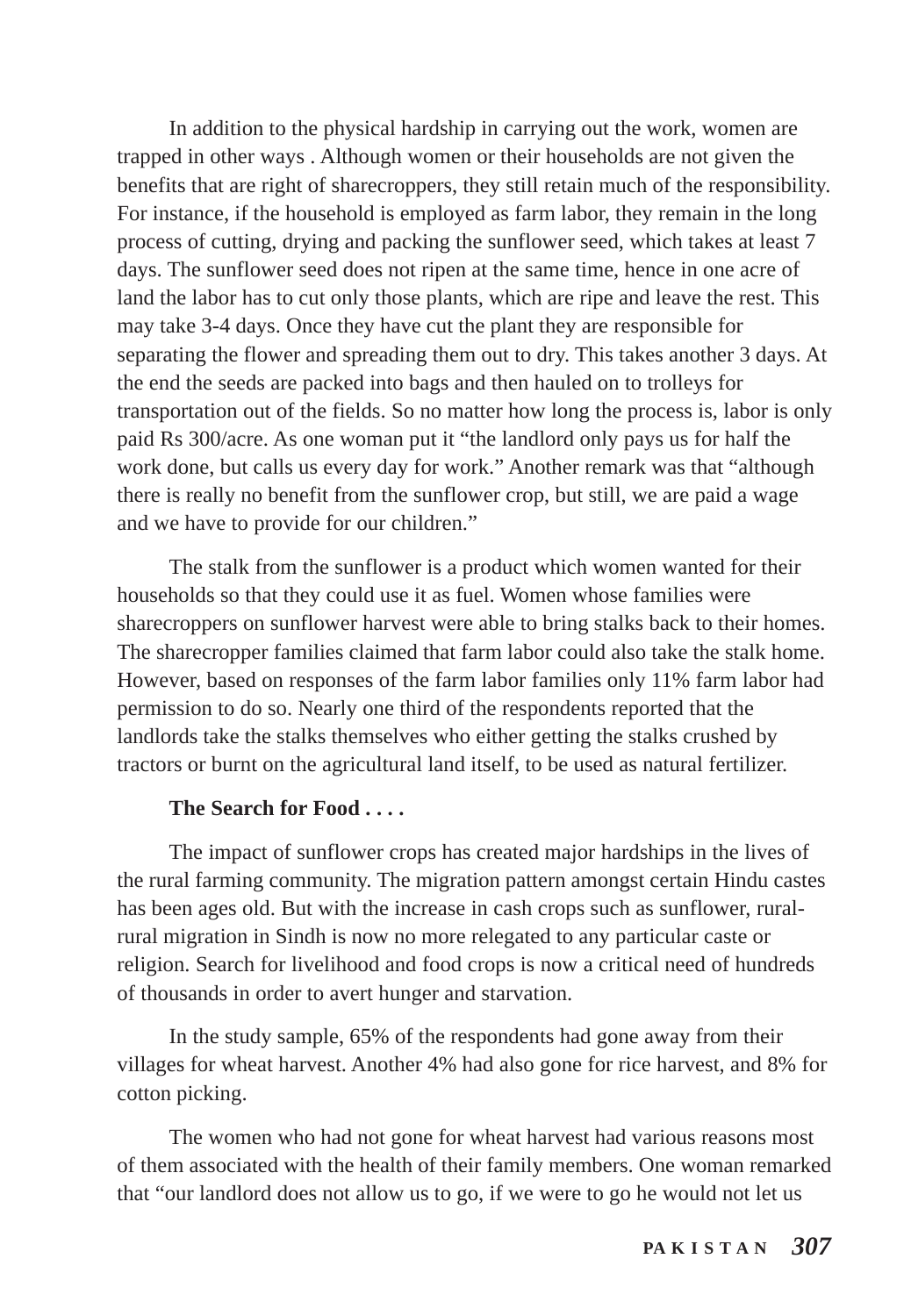remain as sharecroppers." In one household, they had a store of nearly 15 maunds of wheat and hence they did not need to go.

For the majority of the respondents who had gone for wheat or any other kind of work, the reason for their temporary migration was: *"kamea gay to khaen gay"* (we can only eat if we work!)*.*

Such remarks were heard in all 24 villages which described the unwillingness of people migrating to work. A woman had said "if the landlord would provide us work here why would be go to a unknown area? (*apna dais chor kay kuen ja-en)* It is so expensive to go, whatever wheat grain we are able to earn, more than half we consume while we are there. If there is some sickness than that also uses up our store as we sell wheat to look after our medical expenses. After all this, if any grains are left we bring them home."

Another woman remarked the landlord only plants those crops which give him profit. She described that 30-35 people from her village had hire a truck for going to another region to work. They do not only cut the wheat harvest but also sow the cotton seeds for the next season. She added that at such times if somebody dies, then there is the additional cost of hiring a vehicle for bringing the dead body home.

The cost of travelling from their own village to the location they had found work was based on the number of people travelling. Groups of 30-35 were quite common and were paying Rs 3500 for a hired truck for a distance taking 6 hours or so. Generally, for single person, the transport charges would be Rs 100-Rs 150; this would be more than likely on commercial rather than hired transport. More than often, selling the wheat grains they had earned as their wages generated the transport fare.

Once at the place of work, they would create temporary shelters made out of dried grass, and wood. Women reported making shelters even out of their quilts, especially to provide a shade for their children while they worked in the wheat fields.

Women reported carrying their own utensils to these sites, as they would set up temporary kitchen for their families. Many women would take their children with them, especially if they did not have anybody to leave them. A major hardship was in carrying water back and forth from a water source, such as a hand pump or a watercourse.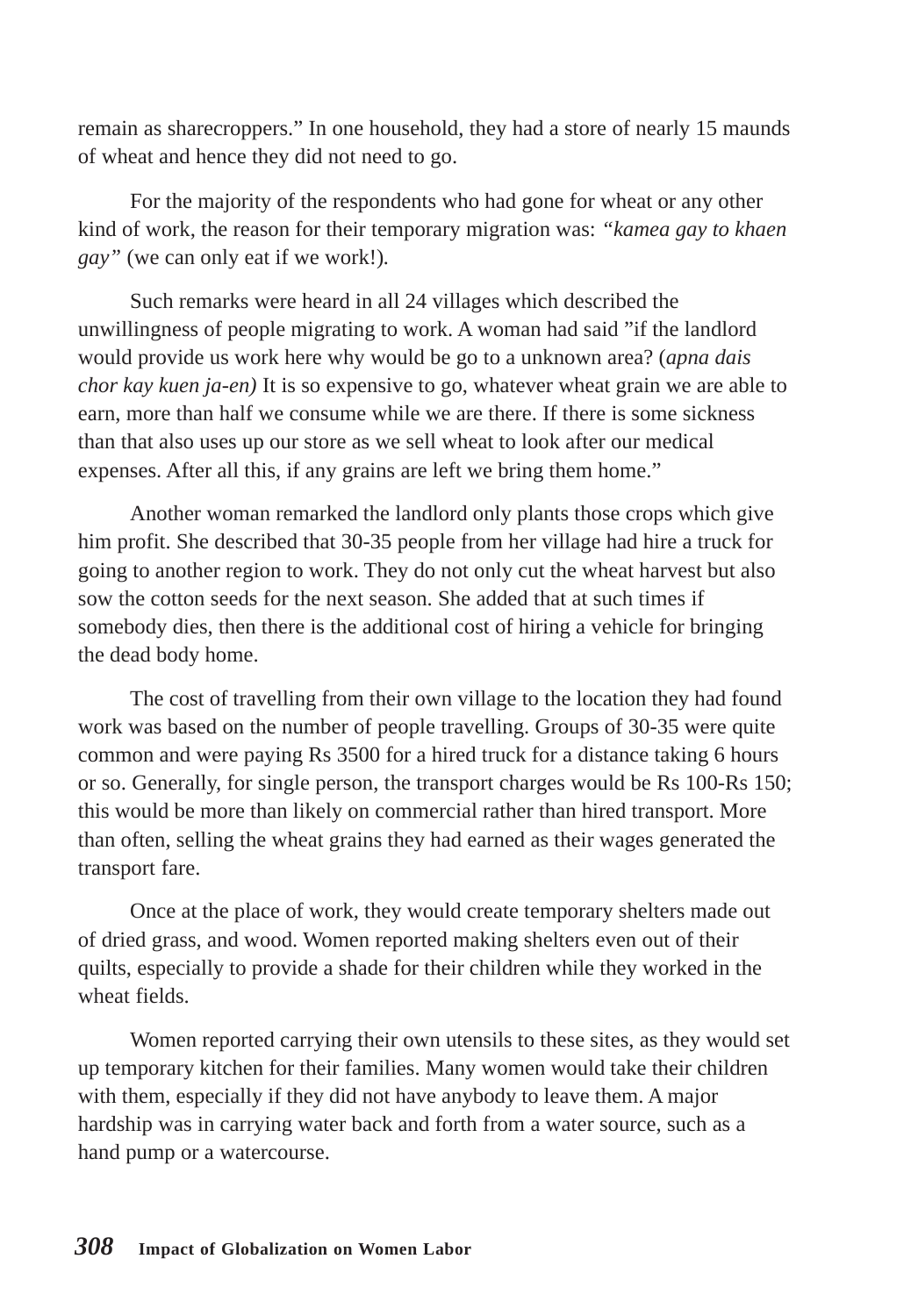Women remarked on the sense of fear and insecurity of setting up camp in a unknown area, often. A consistent voiced fear during the discussions included the possibility of death of a person while working away from home.

Women have to deal with the additional issues of *purdah,* as they do not work with other castes, particularly men. In their own area they do not work in the fields at all, and go out of their area in search of work.

The epitome of what can and does happen to women as they go from one area to another is well portrayed by the following case study:

In March 2004, the Roots for Equity field team noticed that a group of migrant labor had set camp adjacent to one of the villages in which the organization works. On a routine visit villagers informed the team that a small girl had died in the camp. Based on religious norms, Roots team went to pay their respects to the family of the deceased girl. However, on going to the camp it was found the child's father had taken the dead body back to their village, and had as yet not returned. The mother of the child was not in the camp as she had gone to work i.e. to finish the cutting of the wheat harvest, the reason for their having come so far.

In Pakistan, Muslim norms of mourning are that families generally stop all work for 3 days of mourning. In this case, the absolute dire straits of the family and others in the camp were obvious from the fact that in the first place the father had gone alone with the body. Others, not even the mother could afford to go back for the burial. Second, their economic situation was so precarious that even the mother could not take a couple of days off from her work. The child had died of measles, but the disease is of course not terminal. It was the lack of care that had most probably taken the young girl's life; she had been 4-5 year old by their count.

The entire camp had come from Golarchi, Badin, and were Muslims of the *Sheikh* caste. Their camp was in essence nothing but a few low tents erected with the means of poles, using dry grass and old *rallis (*quilts) to form a shelter. There were some beaten looking utensils lying by the open kitchen site. A family was seen eating a mixture of onions and red chilies with dry leavened bread. Most probably it had been made in the morning at the time that women leave for work in the fields.

On subsequent visits to the camp site it was learnt that these migrant labor many thousands in Golarchi were looking for wheat harvests, due to lack of water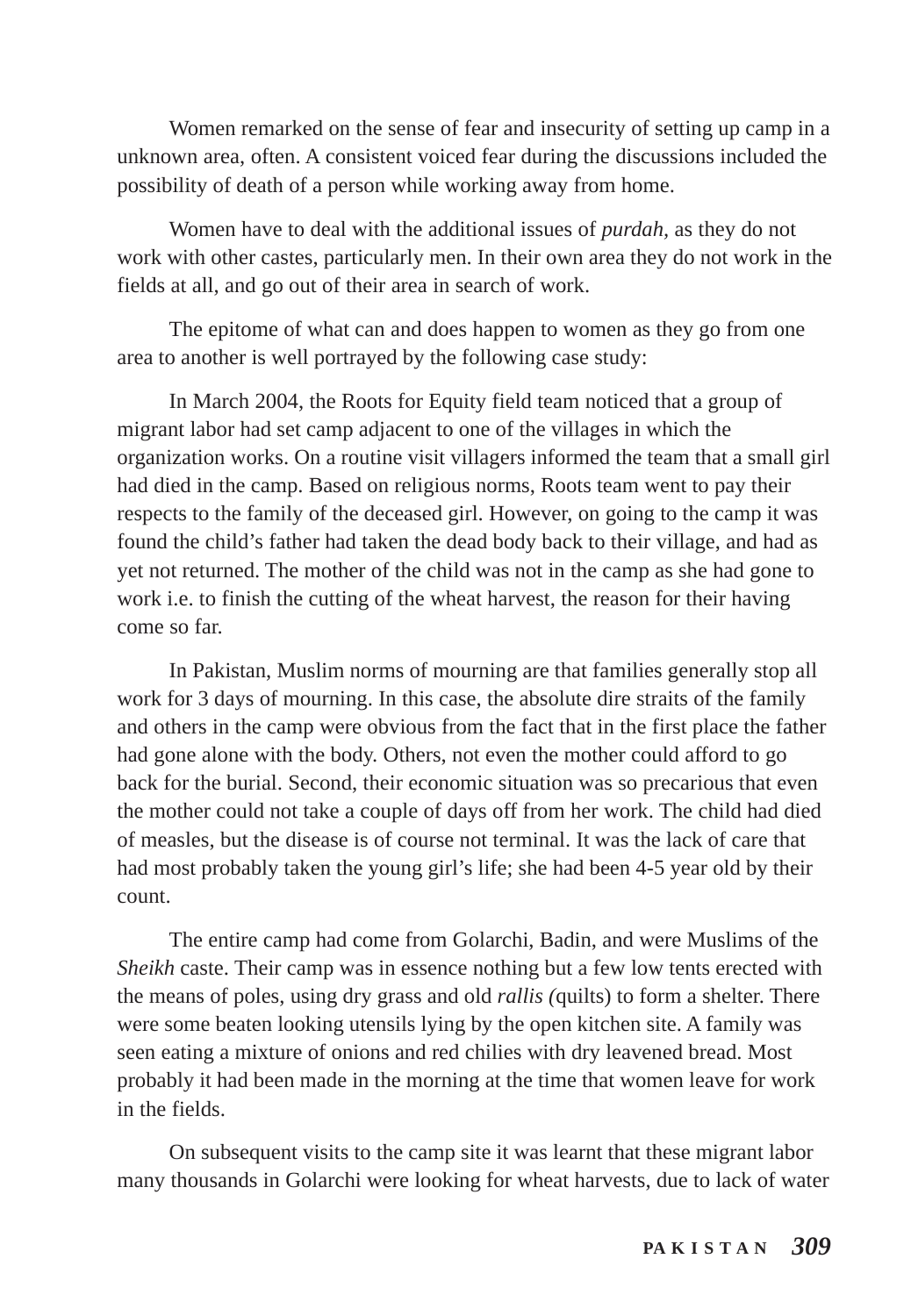in their area, as well as intensely increased sowing of the sunflower crop in their area. This experience of the Roots for Equity field and research team was the basis of this research study.

The situation of the people in the camp is very much reflective of conditions described by women labor that had been part of the study. The descriptions of their camps portrayed the immense misery and strained circumstances they lived for many months of the year, each year, simply to fill their stomachs for the day.

Based on the responses in the study 23.5% would live basically under the sun. Another 51% stated that they made their own shelters. Less than 4% of the respondents had stayed with relatives. For a vast majority (84.3%) food was only available if they were able to secure work otherwise they were depending on loans. Twenty percent of the sample reported taking initial amount of grain with them and the rest they had collected through work. Only one woman had reported that she had stayed with her father and would eat with him. Of the total respondents, 53% reported eating only leavened bread (*chapati*) with onions and chilies. Another 26% reported eating either *chapatii* with onions and chilies, or lentils and vegetables. Nearly 20% of the sample had not been part of the migrant labor.

During the study, women were asked about food cooking responsibilities, and their responses were bitter and sarcastic. They would say "we eat only if we cook! There is nobody who will serve us, or no hotel which would send us readymade food." They had to cook for themselves and their families before and after coming back from a long arduous day of work. Except for a handful of families all had taken their children with them.

It is indeed tragic that these months of hardship do not even allow them some months of food security, as they are able to basically earn only enough to exist for the months they stay, pay for their transport back home. In the survey, 33 households reported that they after looking after their expenditures some were not able to bring any grain back home. **(Table 7)**. Only two households were able to bring 20-21 maunds of wheat.

This data shows quite vividly that this population is basically living hand to mouth, and has no support system to mitigate any crises in their lives. In essence, the very bodies, which are responsible for providing food to the many millions goes hungry.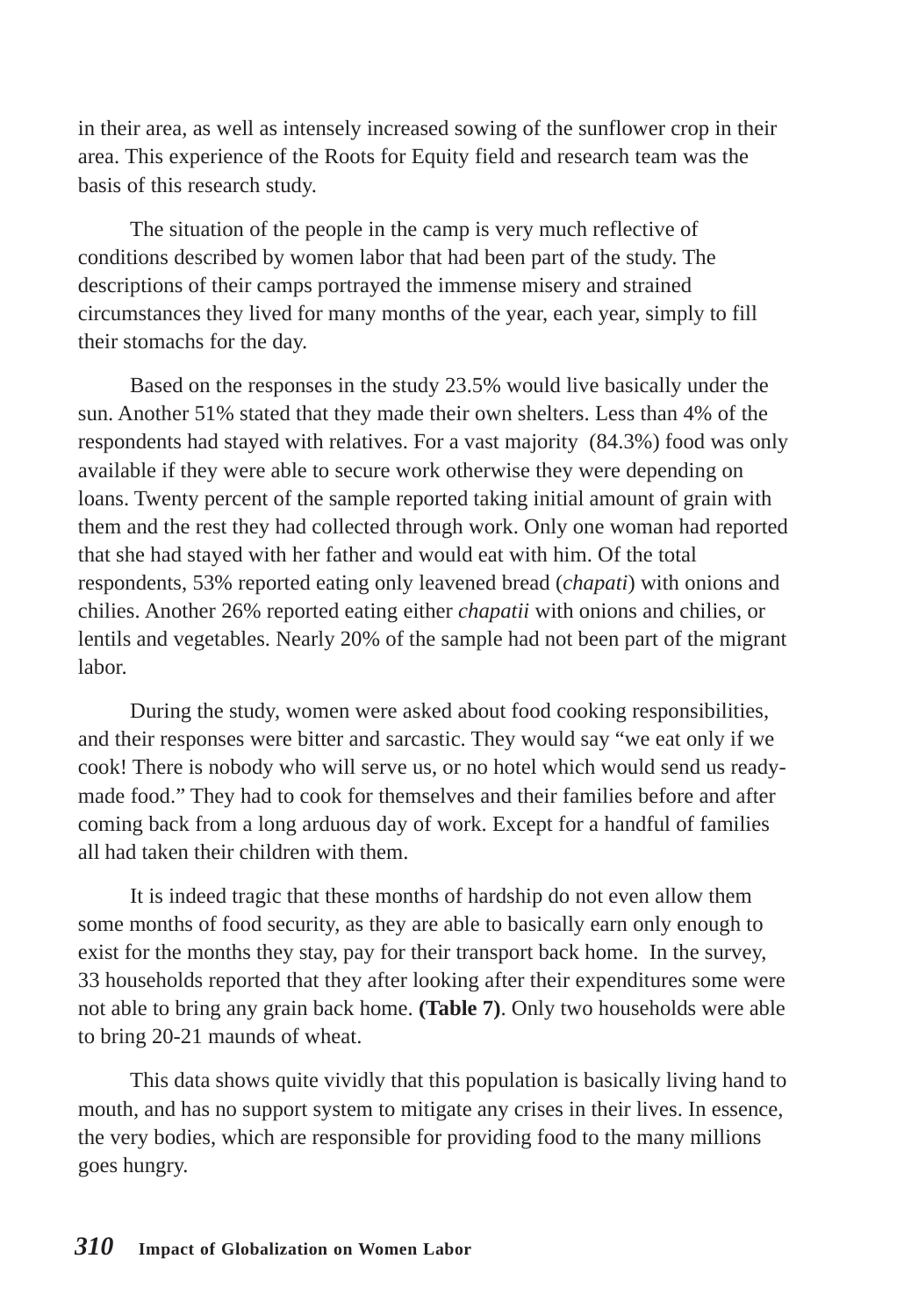| <b>Table 7. Food Grain Savings</b>           |                  |                      |                                                               |                |                      |
|----------------------------------------------|------------------|----------------------|---------------------------------------------------------------|----------------|----------------------|
| Qty of Food<br><b>Crop Earned</b><br>(Maund) | No.<br><b>HH</b> | HH<br><b>Percent</b> | Qty of Food<br><b>Crop Saved &amp;</b><br><b>Brought Home</b> | No.<br>HH      | HH<br><b>Percent</b> |
| Wheat                                        |                  |                      |                                                               |                |                      |
| $3 - 5$                                      | 4                | 12.1                 | $0 - 5$                                                       | 11             | 33.3                 |
| $7-9$                                        | 4                | 12.1                 | $6 - 8$                                                       | 9              | 27.3                 |
| $11 - 12$                                    | 9                | 27.3                 | $10 - 12$                                                     | 8              | 24.0                 |
| $15 - 18$                                    | 9                | 27.3                 | 16                                                            | 1              | 3.2                  |
| 20                                           | 3                | 9.2                  | $20 - 21$                                                     | $\overline{2}$ | 6.2                  |
| 28                                           | 1                | 3                    |                                                               |                |                      |
|                                              |                  |                      |                                                               |                |                      |
| 35                                           | 1                | 3                    |                                                               |                |                      |
| <b>Rice</b>                                  |                  |                      |                                                               |                |                      |
| 10                                           | 1                | 3                    | 6                                                             | 1              | 3                    |
| 25                                           | 1                | 3                    | 21                                                            | 1              | 3                    |
| Total                                        | 33               | 100.0                |                                                               | 33             | 100.0                |

This is indeed a double irony: the government is promoting sunflower sowing to decrease its edible oil import bill. Maybe one should ask these women if they are proud that they go hungry in service to their great nation? After all they are the ones who are working day and night on a hungry stomach to fulfil the dreams of our policy makers.

### **Summary**

The study here has included an area of more than 250 kilometers, presenting the life of hundreds of thousands of the most marginalized sector of our rural community. The depravity of the people shown here is not really because of climatic factors, as would be suggested by many policy makers but is the results of the harsh free market policies being implemented under the capitalist mindset.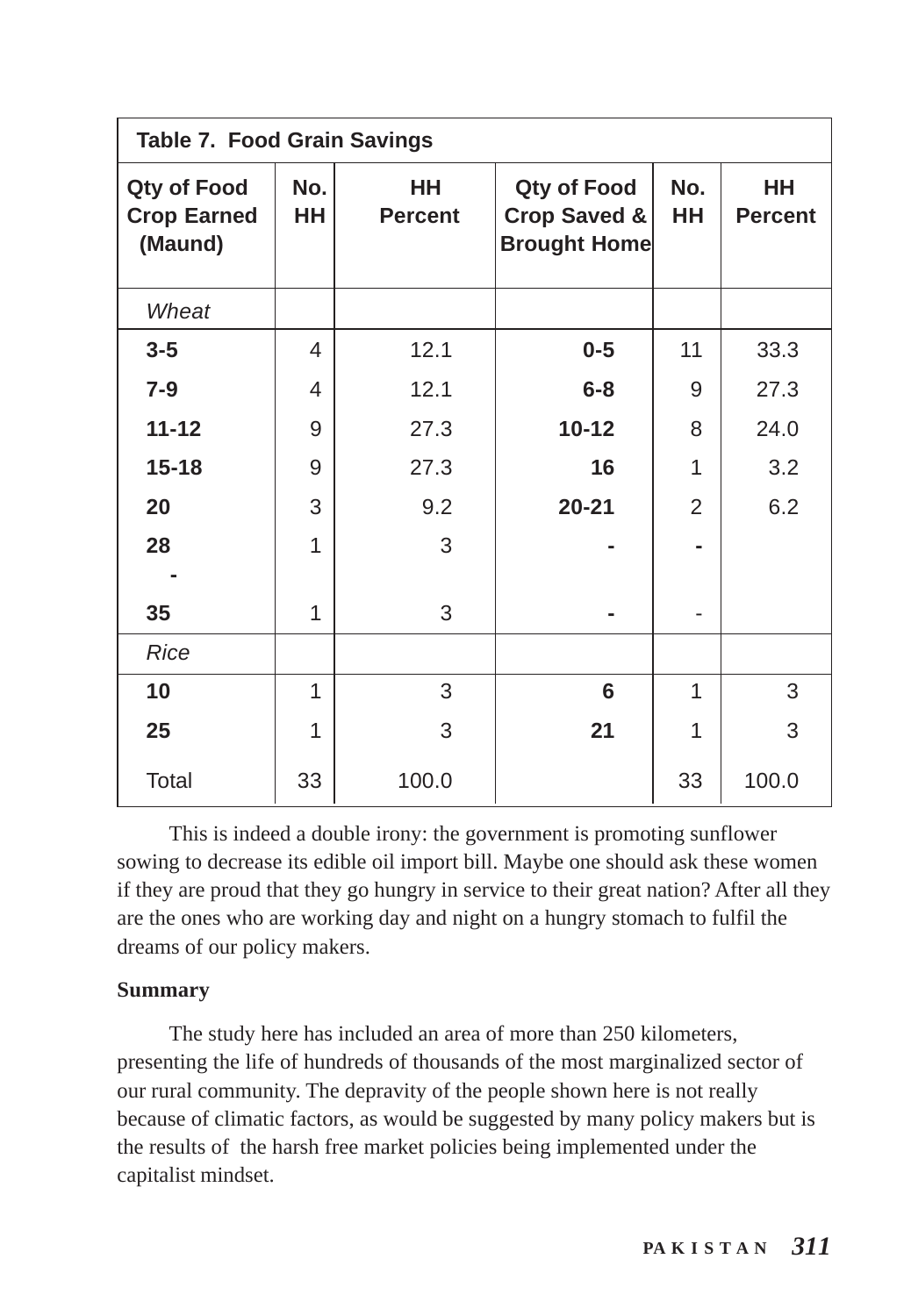At the start of the study, the role of the World Bank in developing the Left Bank Outfall Drain was highlighted. It is such programs, which never hold the implementers accountable for their heinous crimes that are responsible for the misery of the majority of the people.

Now, the study points to another aspect of interference in the agricultural production system that is a massive push from the government of Pakistan to increase the cultivation of sunflower. Again on the surface, the policy is admirable with goals such as decreasing the edible oil imports. However, the study has shown very clearly, that the crop because of its dependence on imported seeds controlled by agrochemical TNCs, and other expensive agricultural inputs is really not affordable for a majority of the small farmers. In addition, the landless are further marginalized by the cash crop cultivation.

The burden, physically, emotionally, economically, is borne intensely by rural women, particularly those who are part of the farm labor force. The role of a single crop and its impact on the lives of people is astounding. It needs to be said that it is not really the sunflower crop or its seed that is responsible for the tragic conditions of rural populations. It is actually the control of resources such as land, water, and seed that is responsible for the above conditions. In order to understand the reasons for the conditions of our rural communities, it is important to investigate the role of hegemonic control agro-chemical transnational corporations in our daily lives.

# **Section 5:The Hidden Faces of Lucre**

Who is responsible for the manifold miseries of our people? The above study provides an insight to the daily miseries of hundreds of thousands of women, men and children living in Badin and the vast agricultural areas of not only Sindh but also other areas of Pakistan.

Many will say that it is the natural calamities such as the drought in Pakistan, which has to be held responsible. That is an easy scapegoat. But scientific facts go beyond such simple reasoning. Just over a 100 years ago, the famine in India was also blamed on the harsh drought suffered by India. But literature amply proves that in actuality the famine, which took the lives of millions of peasant farmers of India, was a direct result of the avaricious policies of the British *Raj*41. Similarly, the misery of millions of Sindhi women peasants and their families can be laid on very reachable individuals and institutions, who are directly involved in the atrocious policies leading to the fiasco in the Delta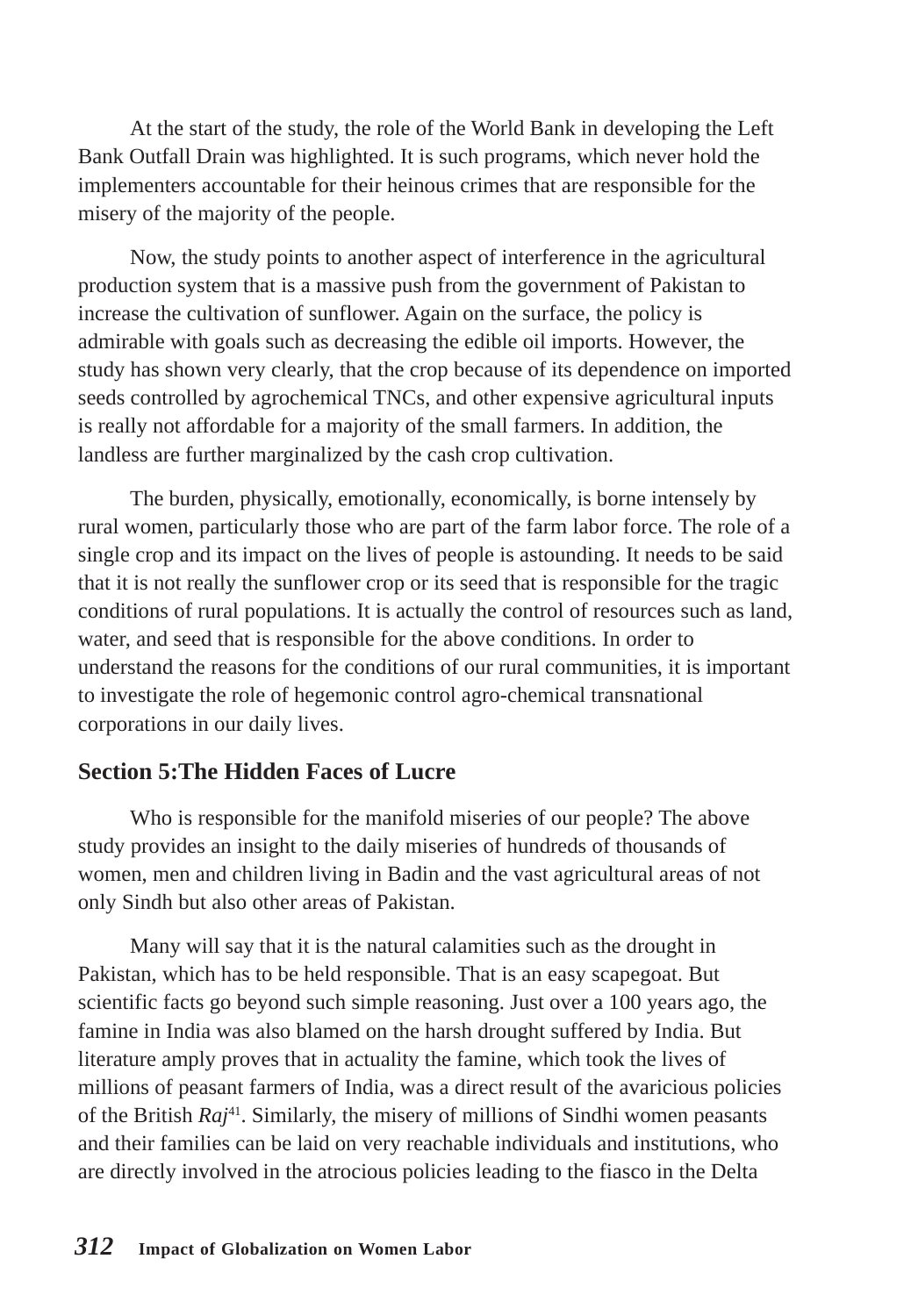| Company            | Qty (MT) | <b>Percent</b> |
|--------------------|----------|----------------|
| 1.ICI              | 550      | 38.5           |
| 2.Syngenta         | 150      | 10.5           |
| 3. Pioneer         | 120      | 8.4            |
| 4.Monsanto         | 200      | 14.0           |
| 5. Engro Chemicals | 54       | 3.8            |
| 6.Rainbow          | 235      | $16.5^{\circ}$ |
| 7. Indus Valley    | 40       | 2.8            |
| 8.Other            | 80       | 5.6            |
| Total              | 1,429    | 100.0          |

Region of Sindh.

The sunflower seed is a crucial link to the above change in the crop plantation system. With scarce water available, agricultural policy makers including the government have been pushing for sunflower production. Their argument has been that with more sunflower production, the cost of edible oil imports will go down.

The question to ask is do the women of Badin and other similar agricultural areas actually get even the basic necessities of life? Does the decrease in the import bill improved the quality of life of the poor peasant women and children who are being forced to plant and harvest the sunflower? If not, and it is blatantly obvious that they do not then who *does* benefit?

An area for investigation is of course who owns the sunflower seed. In 1998, transnational corporations such as the ICI, Cargill (now Monsanto) and Lever Brothers were providing 90% of the total sunflower seed requirement.<sup>42</sup> The scenario according to a recent news source has not changed much:<sup>43</sup>

 "Provincial Director Pakistan Oilseed Development Board, informed a total quantity of 1,429 metric ton seed is available with different seed companies."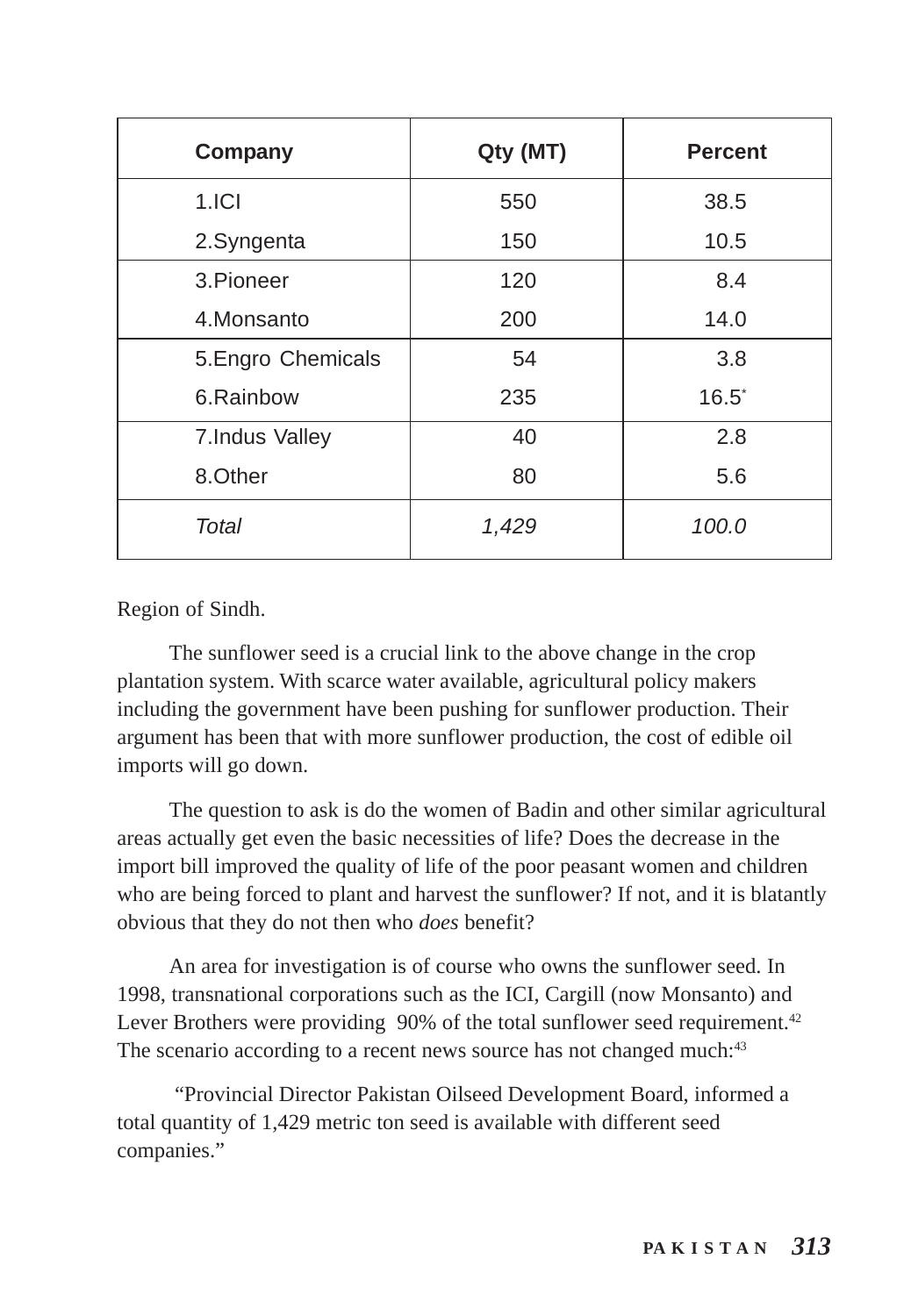It is important to note that four transnational corporations i.e. ICI, Syngenta, Monsanto and Pioneer/Dupont were marketing 71.4% of the sunflower seed. According to the Federal Seed Certification Department (FSCD), there are 242 national seed corporations but the market share for seed is being held by just four agro-TNCs. Further, these TNCs are not producing the seeds locally, but are importing. ICI, on its web site clearly states that it imports its sunflower hybrid seed. Similarly, Pioneer claims that Pioneer brand corn, sunflower and other hybrids are sold in Pakistan through sales agronomists and dealers.

Apart from the above general observations and seed pricing as seen in the open market in Sindh, the concrete data on the sunflower seed sold by the transnational corporations shows that it is immensely expensive. It was found that for local seed the price was Rs 150/kg. ICI was setting its price at Rs 460/kg, nearly 33% more expensive than the local seed. This has been a consistent problem with respect to sunflower seed being imported into the country by TNCs.44

Government officials with respect to sunflower seed availability reported adequate supply of seed. However, there had been a reported shortage of sunflower seed, due to the drought in Australia. Similar reports were being published in Pakistan. Farmers in the study area reported to the shortage of ICI seed in the market. Much of the seed available to farmers was at prices much higher than being quoted by seed dealers. Farmers reported to buying ICI seed in the range of Rs 900-1200/kg. Newspapers were also reporting the shortage and exorbitant seed prices.45

The drought in Australia was said to be responsible for the shortage of the sunflower seed in Pakistan. However, it was worth pointing out that these TNCs are capable of using such excuses for ulterior motives. For instance, the dry climate has forced less plantation of conventional canola. Hence this shortage could result in enforced buying of genetically modified canola.46

The same can be predicted for sunflower seeds. Hence the control over seeds by TNCs could actually be used by them to manipulate market supply depending on their profit needs, forcing farmers to produce as per availability of the seed. For instance, a farmer in Pakistan complained that although the sunflower seed was very expensive he was still forced to buy because he had already spent a sizeable amount on preparing his land for sowing.47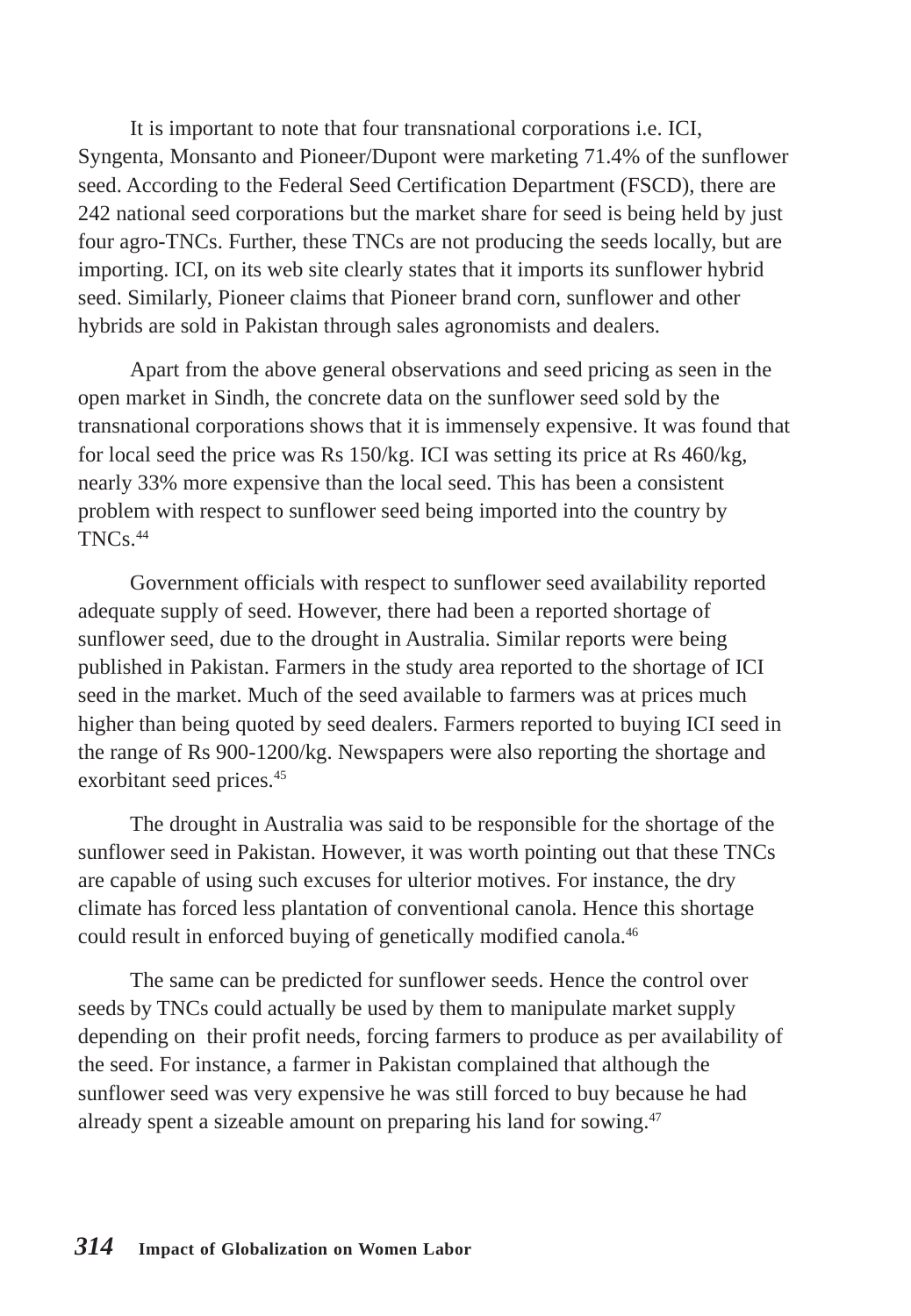The Seed Companies Association of Pakistan (SCAP) represents the four agrochemical TNCs, DuPont, ICI, Monsanto and Syngenta. The market share of these TNCs is a portrayal of their power in the market. These companies have immense power in the Federal Agriculture department, Ministry of Food, Agriculture and Livestock (MINFAL). A concrete example is that of their interference with the draft of the Pakistan Plant Breeders Act. Monsanto's Managing Director Dr A Rehman Khan had sent a letter to the Seed Certification Department, asking for the removal of a certain clause saying it will be unacceptable to the TNC. The Act had stipulated that if planting genetically modified crops would result in any harm to human health or hazard to the environment, the TNCs responsible for the GM seed would have to cover their losses.<sup>48</sup> In subsequent drafts the clause was removed.<sup>49</sup>

The influence of agrochemical TNCs and their 'friendly' terms with the Pakistan government is patently visible. For instance according to Pakistan Agricultural Research Council (PARC):<sup>50</sup>

*"A farmer gathering was organized …with the collaboration of Pakistan Oil Seed Development Board (POBD)…in Faisalabad…. Regional Manager, POBD …briefed the farmers about sunflower production technlogies. Deputy District Officer, Agri Extension T.T.Singh, …briefed the farmers about high yielding hybrid varieties of sunflower and assured marketing of sunflower to different oil mills. He informed th minimum price for sunflower will be Rs 630 per 40kg. A representative of ICI company assured to provide hybrid seed of sunflower at reduced price."*

Similar other market-oriented advice provided by the Ayub Agricultural Research recommended sowing sunflowers varieties which included such as Suncom 90, Suncom-110, NK-265, NK-208, IS-3312, IS-897, IS-3107, Highsun-33 and SF-107,51 many of which are identified with various agrochemical TNCs like Monsanto, Syngenta and ICI.

It is these ties between government officials, the transnational seed corporations and assured markets for big landlords that explain the misery faced by millions of Pakistani landless and small farmers. The blatant disregard for the promises about 'reduced price' of sunflower made by both government officials and ICI is also worth noting.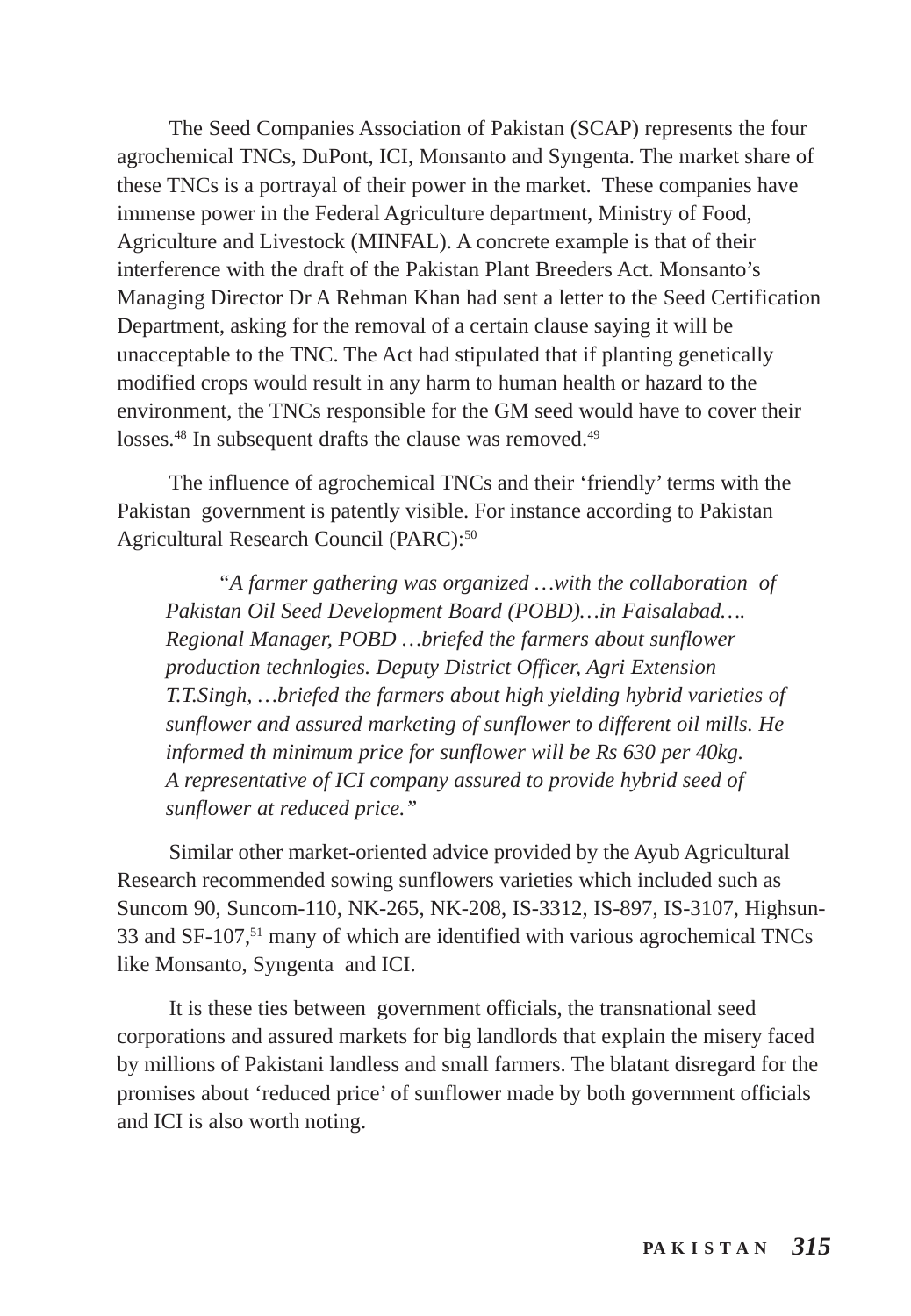These TNCs have huge budgets, which are utilized for capturing the market for their benefit. These include a whole range of tactics. Given that the TNCs have captured the majority of the sunflower seed market, it is in their benefit that the government keeps on increasing the acreage under sunflower plantation. The greater the acreage under 'their' branded seeds, the greater the accumulation of their profits.

Some of the marketing tactics used by Monsanto in Pakistan have been narrated here. According to a Monsanto dealer in Punjab, Pakistan the company used its agriculture field officers. Their responsibilities include visiting villages and providing farmers with suggestions and recommendation on the best use of their own products. However, some interviews with a Syngenta ex-sales person, their maximum marketing efforts are centered on big landlords, especially those that have corporate style farms. An example provided was of a huge national and international chain providing juices and other confectionery products.

The marketing team also uses film showing as a tool to attract their customers. According to the dealer, previously they used to provide high tea as incentive during the meetings. Now lunch/dinner is also served.

Monsanto's incentive packages vary from season to season. A highly sought after award is providing gold medals if dealers achieve target sales. Ex-sales persons from Syngenta also described such incentives, however those were cash rewards and were set at very high level of sale targets. The ex-sales person from Syngenta mentioned the maximum push by the company to make rice farmers start using granular pesticide. In Pakistan, this form of pesticide has just been recently introduced and is not well accepted.

Another incentive provided by Monsanto was providing 120 grams of gold; this was provided if dealers were successful in selling 30 tons of seeds. Other incentives include a Haj package, i.e. dealers were provided free tickets to travel to Saudi Arabia and perform Haj. The lesser degree incentives included mainly for landlords were wall clocks and motorcycles.

Apart from individual incentives, Monsanto has also been known to fund schools, or school-based activities in rural areas. These are publicized by the TNC quite openly on its website. All these incentives have one goal in mind and that is increasing profits. The Economic Research Service/USDA has reiterates the mechanism used by TNCs for generating these profits.<sup>52</sup>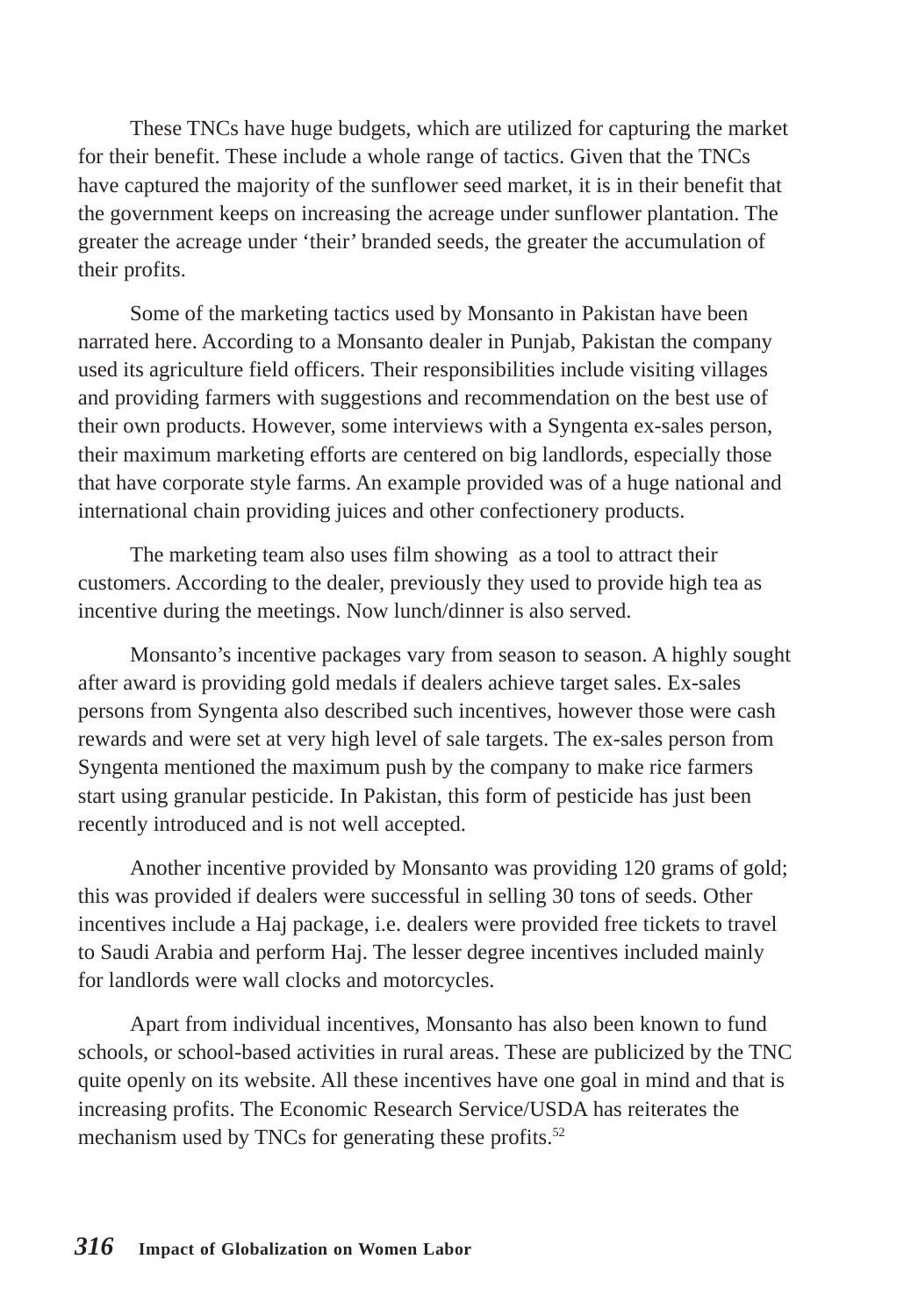*"Hybrid corn varieties …widely accepted by farmers, provided the private sector a natural method of protecting plant breeding investments – saved hybrid corn seed produces substantially lower yields, encouraging farmers to repurchase seed every year. This development, combined with a strengthening of legal protection of intellectual property rights …brought large scale change to the seed industry, particularly increases in R&D and industry concentration."*

The concentration in the seed industry is indeed immense and creates immense blocks in holding the corporate sector accountable. The case of tracing the ICI seed in Pakistan is one example of corporate mergers and acquisitions which make it difficult to trace the actual ownership of TNC's hybrid seeds.

According to discussions with government agricultural departments, the most commonly seed used in the Badin and Hyderabad district was ICI. Focus group discussions held by Roots for Equity team verified these statements.

ICI, Pakistan claims on its web site: $53$ 

 *"Seeds Division is one of the leading providers of Hybrid Seeds in the country. Initiated in 1991, in a short span of time the Division has emerged as a market leader in both the hybrid sunflower and fodder segments and has depicted steady growth in the maize segment. The Division has established a wide dealer network, which caters to the requirements of the farmers. It acquires its products from Pacific Seeds, an Australian seeds company that is a part of the Advanta group."*



It is important to note that ICI is using the term "provider" which is very true. As ICI itself claims that Pacific Seeds is part of Advanta. Pacific Seeds has passed through many hands, including Zeneca Seeds which is currently owned by Advanta Seed Group, a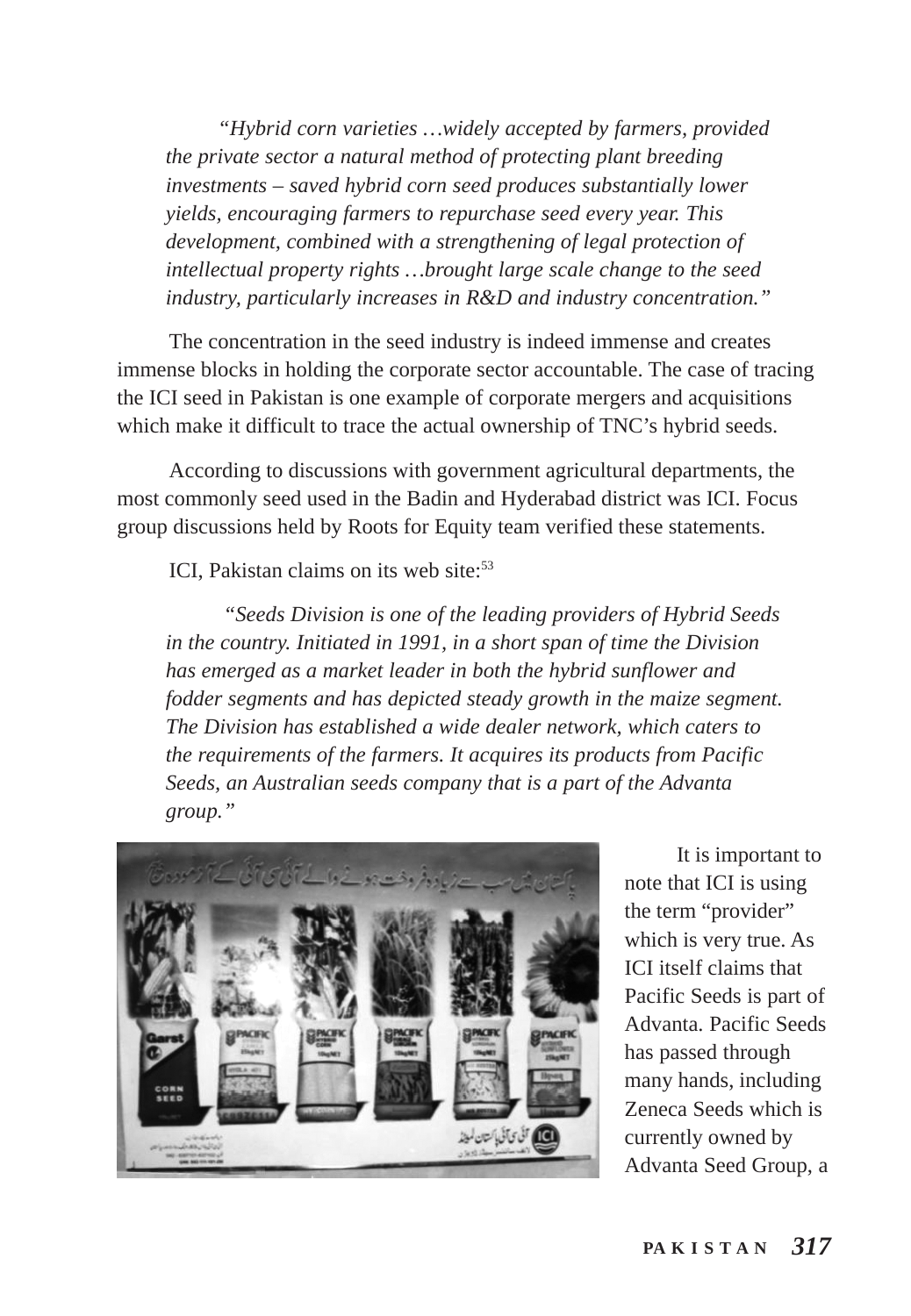major seed corporation. However, Advanta, based on the information provided on its web site, is not an independent corporation in itself, being owned by Fox Paine,<sup>54</sup> a United States equity business (Figure 1).

The rapid change in the seed industry shows the volatile situation present with respect to seed ownership and its importance to the global capitalist enterprises in using seed as a commodity for earning super profits. The ownership of sunflower seeds distributed in Pakistan by ICI depicts the challenge of actually holding any one firm accountable for its operations in any country.

# **Conclusion**

This research focused on the impact of agro-chemical transnational corporations on women. The data provides concrete evidence of the violence inflicted by the neoliberal policies on the poorest and most vulnerable segment of our communities namely women and children.

In this age of corporate globalization, the intricate, complex connections of the elite sector of our economy with that of the international global market result in the development and implementation of policies generating vast profits for them, all of which is actually amassed by the exploitation of workers, whether they be urban or rural.

In the case of women, their exploitation and oppression has not been reduced; in fact the intensity of the exploitation and oppression has increased. Women even during pregnancy had to labor doubly for themselves, their born and unborn children, as was illustrated both through the case study and the experience of a woman who had come to join in the rice harvest. They, no matter what their personal condition of physical or emotional pain, had to keep on working to provide for their families and themselves.

There is no doubt that the basic formula of control over natural resources such as land, water, seeds by transnational corporations can only result in the misery of farmers and farm labor. This is the crux of the problem, and hence can only be rectified by the total rejection of neoliberal policies being spouted by capitalist forces.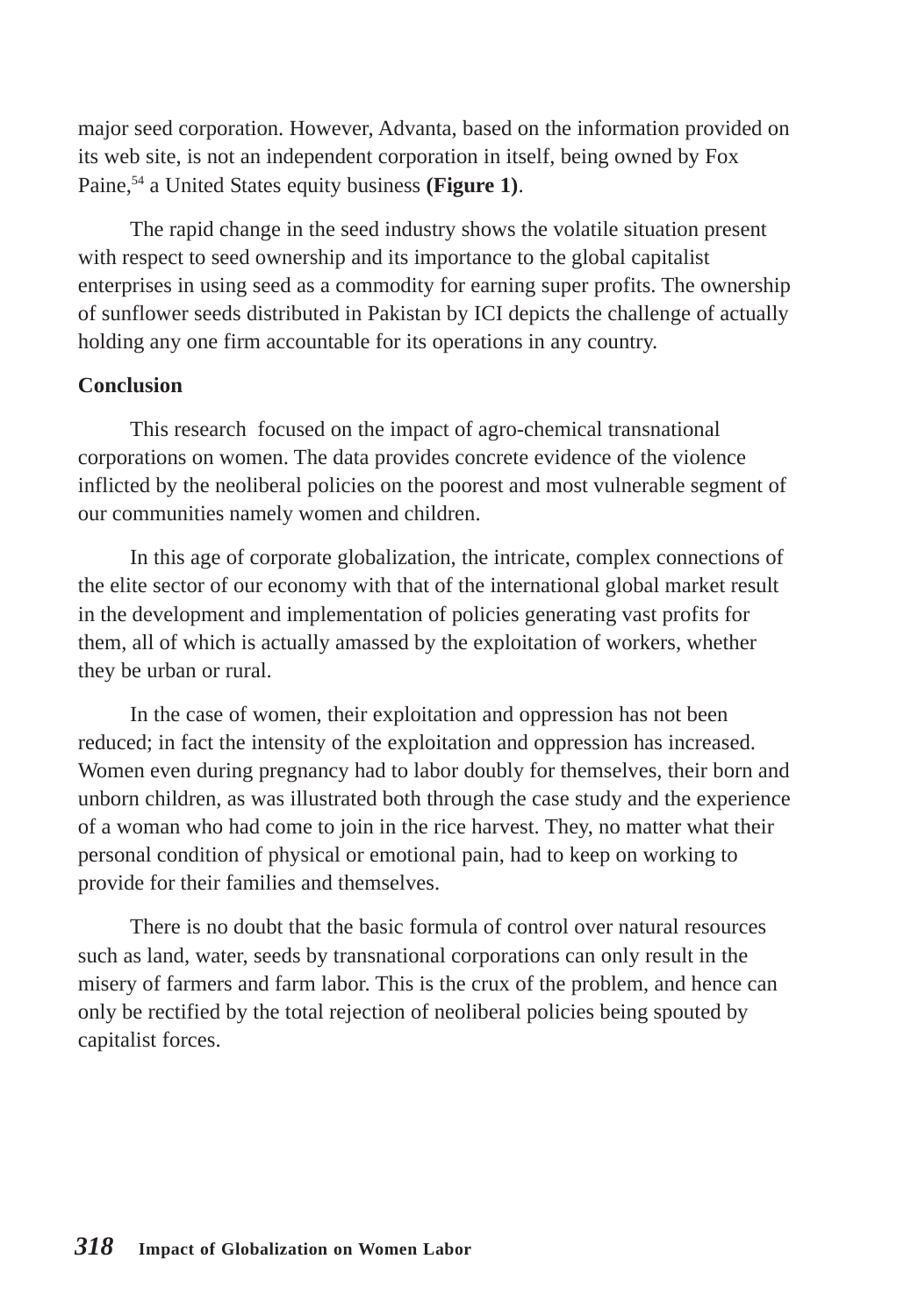#### **Endnotes**

- 1 Suhail Iqbal, PE, PMP, MCT, CEO, SysComp International (Pvt.) Ltd. *The Left Bank Outfall Drain Project (LBOD) – A Mega Failure.* http:// www.asb.dk/conferences/nff2005/abstracts/ boondog.
- 2 Suhail Iqbal, PE, PMP, MCT, CEO, SysComp International (Pvt.) Ltd, *Ibid.*
- 3 Poor Affectees of Left Bank Out Fall Drainage (LBOD) Project in Badin, PakistanL Speak-up for their Survival; www.chashma-struggles.net/ resources/others/lbpd\_poor\_voice.htm
- <sup>4</sup> *The Daily Dawn,* February 14, 2005. WB orders probe into violations of guidelines: LBOD, NDP implementation
- <sup>5</sup> *The News, 29 September, 2004, p.9.* Sunflower production records 356pc rise.
- <sup>6</sup> *Ibid, The News,* 29 September, 2004, p.9*.*
- 7 Mike, Davis, *"Late Victorian holcaust:El Nino famines and the making of the third world", Verso, 2001, p. 56.*
- $<sup>8</sup>$  lbid, p. 3.</sup>
- <sup>9</sup> Banarjee, Debdas. Colonialism in Action: trade, development and dependence in late colonial India. Orient Longman Limited, 1999, p. 20.
- 10 Khan, Mahmood Hasan. Agricultural development and changes in the land tenure and land revenue systems in Pakistan" in "Fifty years of Pakistan's economy: traditional topics and contemporary concerns." Khan, Shahrukh Rafi (Ed). Oxford University Press, 2000, p. 120.
- 11 Ibid, p. 67.
- 12 Raza, Rafi (ed). Pakistan in perspective:1947- 1997, Karachi, Oxford University Press, 1997, p. 178.
- 13 Ibid.
- 14 White, Lawrence, J. Industrial concentration and economic power in Pakistan, Princeton University Press: New Jersey, 1974, pp.58-59.
- 15 Ibid, Table 4-2, p. 62.
- 16 Ibid, p. 156.
- 17 Hasan, Pervez. Pakistan's economy at the crossroads: past policies and present imperatives. Oxford University Press, p. 54.

18 Ibid, p. 130.

- 19 Shahid-ur-Rehman. Who owns Pakistan? Fluctuating fortunes of business mughals. Mr Books (Pvt) Ltd, 1998, p. 57.
- 20 Ibid, p.125.
- 21 Stavrianos, L.S. *Global Rift: the third wold comes of age.* William Morrow and Company, Inc. 1981, p. 477, cited from A.K.N. Reddy, " Is Indian Science Truly Indian?" *Science today* , Jan 1974, p. 13.
- 22 Ibid, 145.
- 23 Hasan, Pervez. Pakistan's economy at the crossroads, p. 271-272.
- 24 Khan, Mahmood Hasan. Agricultural development and changes in the land tenure and land revenue systems in Pakistan", p. 120.
- 25 Shahid-ur-Rehman. Who owns Pakistan?, p. 29.
- 26 Ibid, p. 33.
- 27 Ibid, p. 34.
- <sup>28</sup> http://www.pakboi.gov.pk/Success\_Stories/ mnc\_s\_views\_of\_business\_enviro.html
- 29 http://www.pakistanlink.com/headlines/march04/ 01/08.html
- 30 Courtesy Daily Business Recorder, August 18, 2004; http://www.pakissan.com/english/news/ newsDetail.
- 31 Courtesy The Nation; http://www.pakissan.com/ english/news/newsDetail.
- <sup>32</sup> Courtesy Daily Business Recorder, Ibid.
- <sup>33</sup> Shahid Shah. "Apple, date plants to be set up." The News; Friday July 23, 2004.
- $34$  Ibid.
- 35 Hussain, Akhlaq and Bhutta, A.R. Focus on seed program: the Pakistan seed industry. http:// www.icarda.cigar.org/seed\_unit/Pdf?FOCUS-Pakistan.pdf .
- <sup>36</sup> *Ibid,* p. 4*.*
- <sup>37</sup> *Ibid,* p. 3*.*
- <sup>38</sup> *Ibid,* p. 7
- <sup>39</sup> There are two principal crop seasons: the "Kharif" season, which runs from April-June through October-December, and the "Rabi"